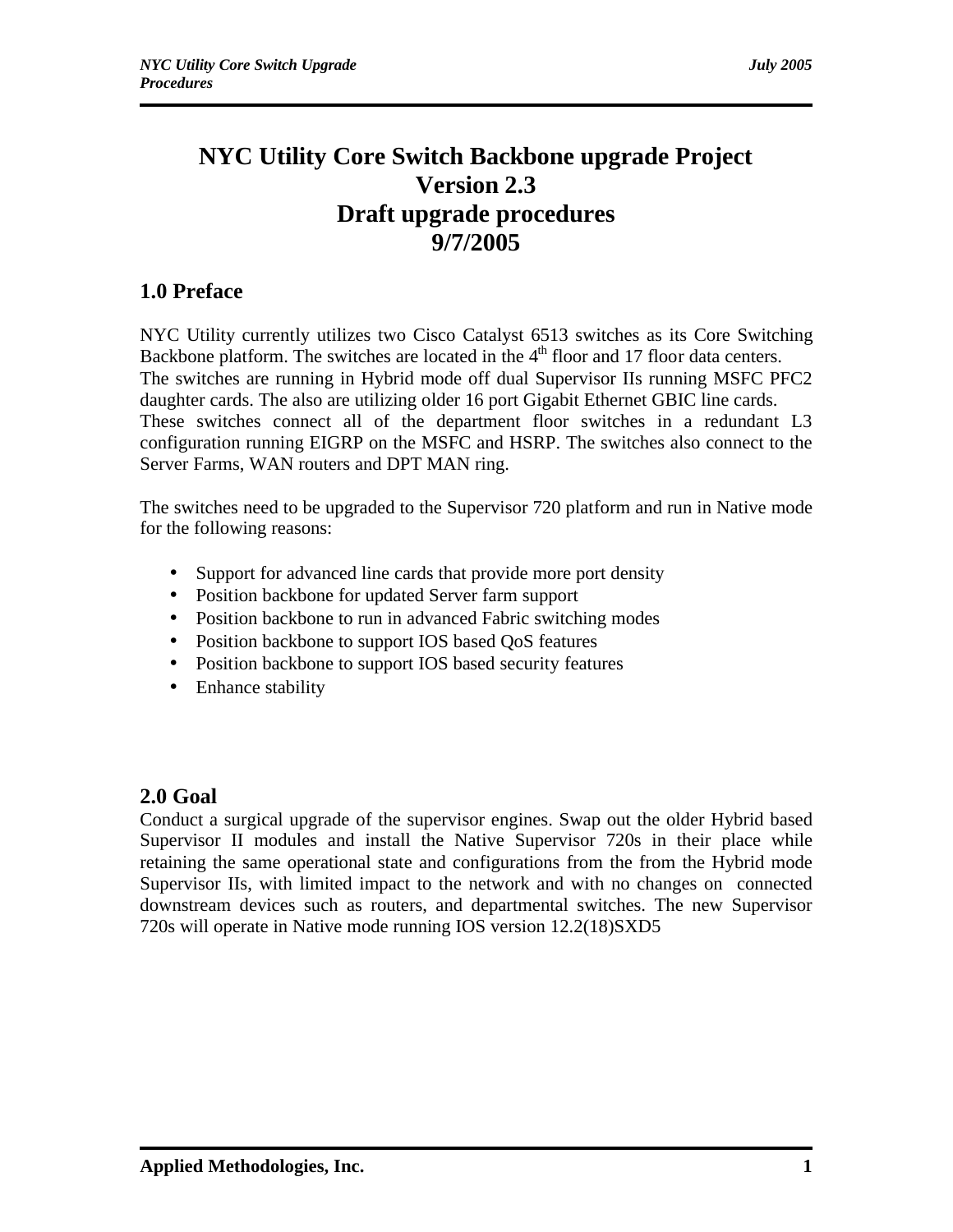# **3.0 Scope**

3.1 Combine and convert the current operating configurations from the Hybrid SET based Supervisor II and IOS commands on MSFCs to reflect one cohesive configuration on a single Supervisor 720, in Native mode per switch, that operates exactly as the Supervisor IIs currently, thus preserving the network's operational state but on a new Supervisor platform. The approach and sequence of how this upgrade is to be completed was outlined in a previous document.

3.1 Move a pair of cross switch connections from the old Supervisor modules to free ports on a line card

3.2 Move the old backbone's DC1/DC2 5500 switch connections from their respective line card ports to new ports on the same line card

3.3 Upgrade of the switches chassis FAN subsystem to support the new Supervisor 720.

 3.4 Upgrade to the new Supervisor 720 by removing the old Supervisor IIs and inserting the Supervisor in a new slot

3.5 Install any new interface blades(not configured)

3.6 Have the original Supervisor IIs available for post upgrade rollback needs.

3.7 Test the failover of the new Supervisor 720s across switches.

3.8 Conduct post upgrade compliance testing of operational state

3.9 Updated Network Management system to reflect the upgrade's results

3.10 Provide updated documentation pertaining to the new configuration upgrade of the switches and any outstanding issues or caveats identified during the project

Refer to the separate document on **NYC Utility Core Backbone Switch Supervisor Upgrade Project To-Dos** for details on what was done to create, verify, test the final configurations and all issues discovered during the Supervisor 720 creation process.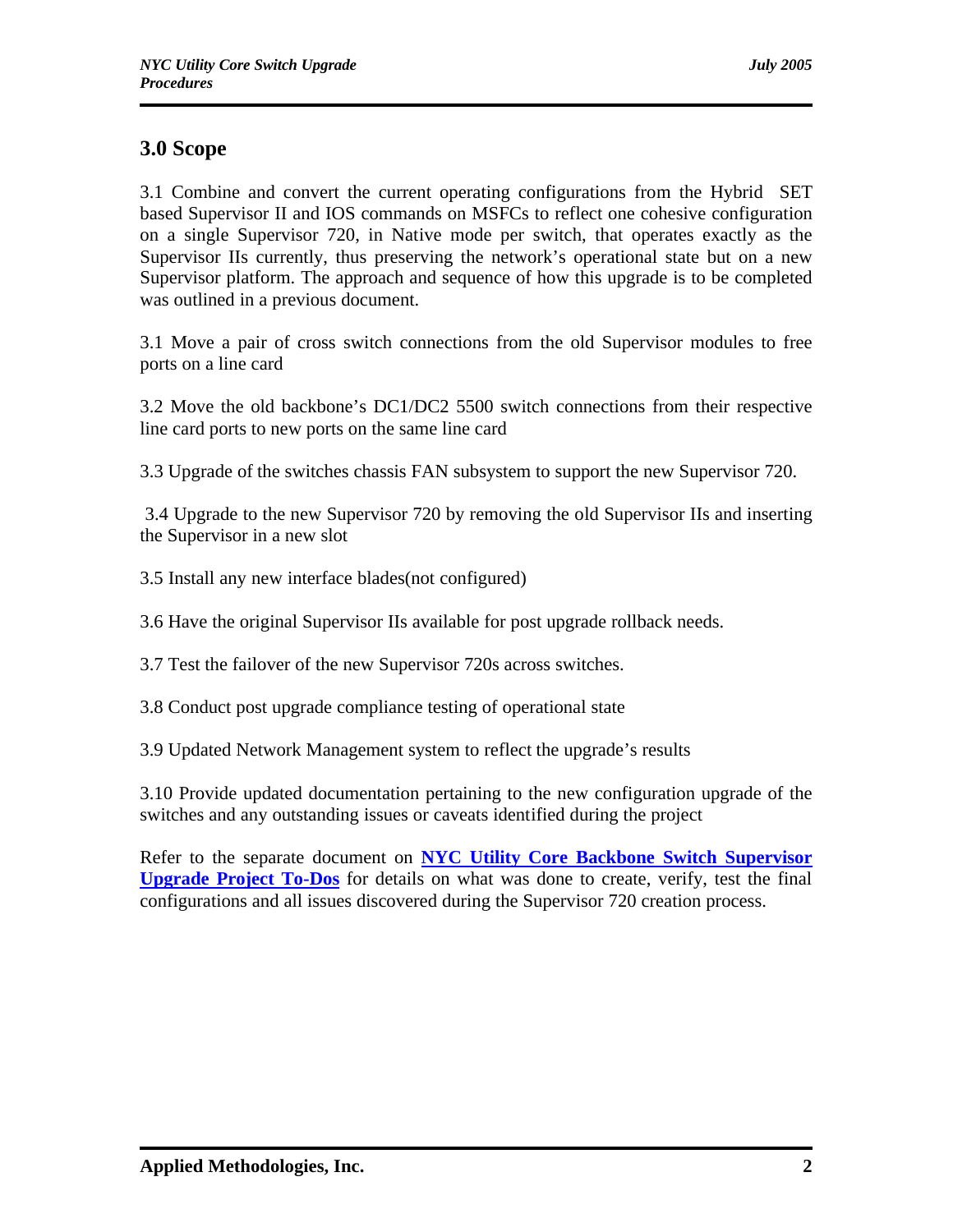# **4.0 Schedule**

Tentative scheduled date for upgrade is **still open.**

| DC1BB1 Turn down schedule                   | 9/22 |
|---------------------------------------------|------|
| DC1BB1 Physical upgrade commitment schedule | 9/24 |
| DC2BB1 Turn down schedule                   | 9/24 |
| DC1BB1 Turn up schedule                     | 9/24 |
| DC2BB1 Turn up schedule                     | 9/27 |
| DC1 and DC2 final redundancy test schedule  | 9/27 |

This schedule is dependent on weather conditions and compliance from MECC.

## Rain date **still open**

# **5.0 High level view of upgrade sequence**

- 1. Shut down one switch DC1BB1
- 2. Let DC2BB1 run for a day supporting the building
- 3. Work on DC1BB1
- 4. Move cables
- 5. Insert new fans
- 6. Insert new interface blades
- 7. Insert new supervisor module
- 8. Shut down DC2BB1
- 9. Turn up DC1BB1
- 10. Monitor
- 11. Test for connectivity
- 12. Let DC1BB1 run for a day
- 13. Work on DC2BB1 Move cables
- 14. Insert new fans
- 15. Insert new interface blades
- 16. Insert new supervisor module
- 17. Turn up DC2BB1
- 18. Monitor
- 19. Test for connectivity
- 20. Now both switches are in NATIVE mode
- 21. Shut down one switch to test/validate redundancy behavior
- 22. Repeat redundancy test with second switch
- 23. Final compliance testing if applicable
- 24. Clean up and documentation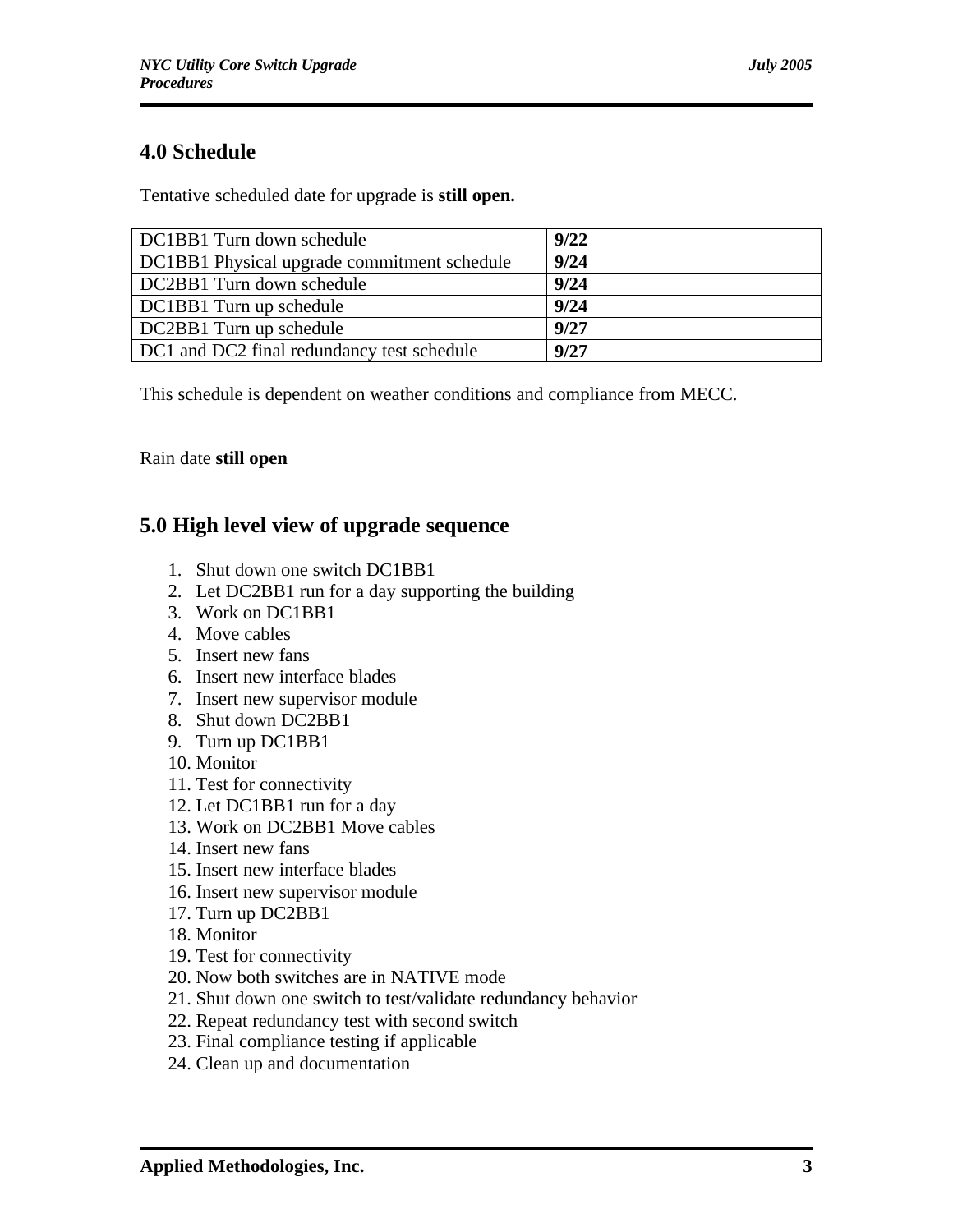# **5.1 Upgrade Phases**

The upgrade was broken into several phases to mitigate sustained outage effects to the enterprise. These phases will have their respective detailed tasks outlined in following sections.

**Phase I Turn down of DC1BB1 switch Phase II Physical Upgrade of DC1BB1 switch Phase III Turn Down DC2BB1 and Turn up DC1BB1 switches Phase IV Physical Upgrade of DC2BB1 switch Phase V Turn up DC2BB1 switch Phase VI Final Redundancy test of DC1 and DC2 switches Phase VII Clean up**

## **6.0 Core Switch Pre upgrade tasks**

- Definition of upgrade window per switch Estimated 80 minutes
- Definition of rollback window per switch Estimated 80 minutes
- Creation of Switch Port Flip Flop documentation-
- Scheduling of LIS for cable jumper changes and upgrade day support-
- Awaiting on LIS results of jumper analysis
- Send Network Desk list of addresses no longer polled/pinged
- Backup of production configurations
- Submit list of interfaces and vlan interfaces that are supposed to be shut down post upgrade to the Network desk –
- Create remaining what we should see list for EIGRP neighbors and HSRP groups
- Obtain pre upgrade utilization levels of switches and HSRP/STP/Trunk states
- Execute final "write mem" of Supervisor720 blades in lab must have final configuration for power set to *power redundancy-mode redundant* and not combined
- Move all blades and fans from lab to their respective DC locations
- Network Systems personnel will have two laptops available for use as console units with copies of both old and new configurations files on it for reference and cut and paste needs.

Network Systems will have a third or fourth laptop for other testing needs and floor testing needs if applicable. Jeff will use his tablet for both console and testing.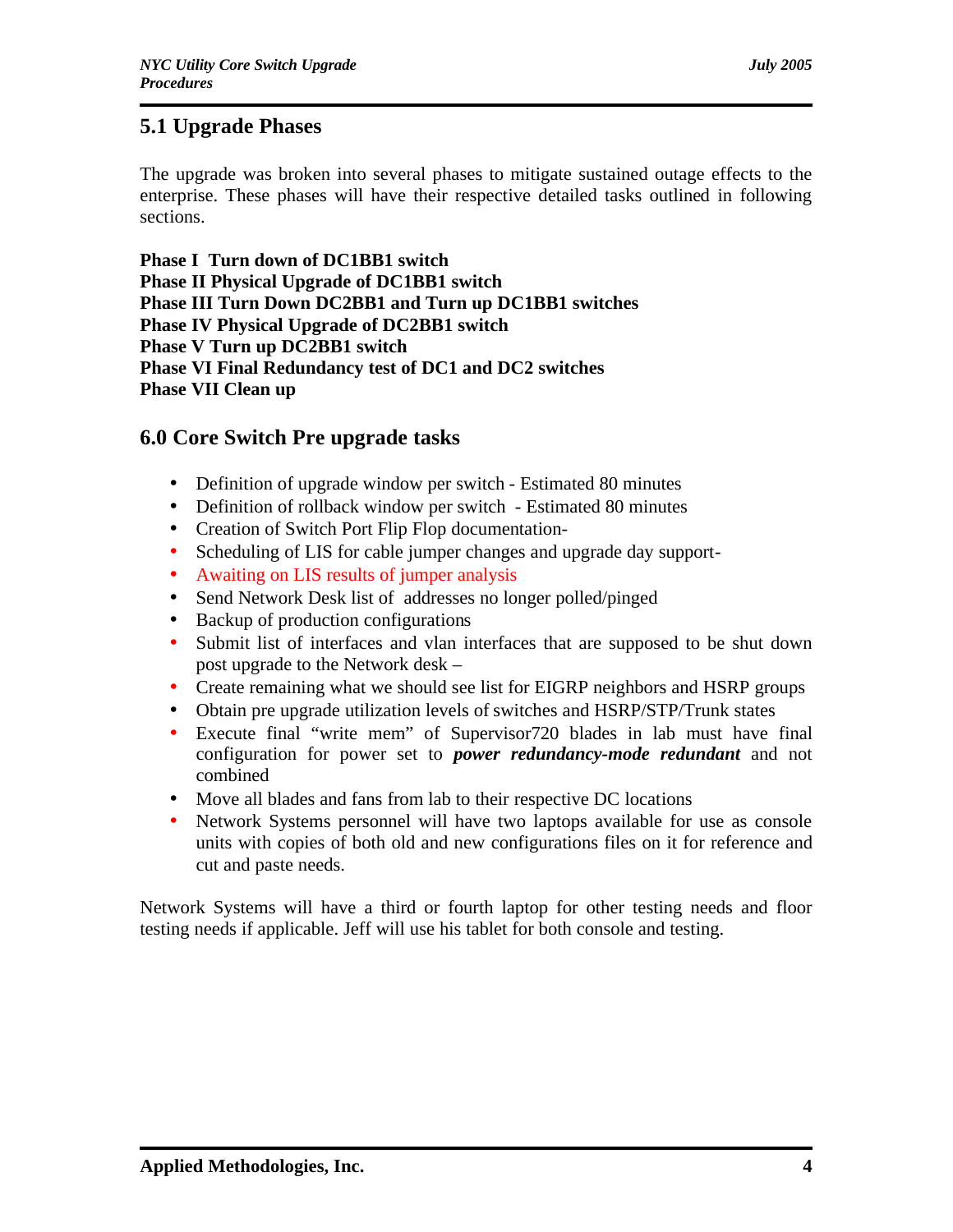# **7.0 Upgrade days per phase personnel location and assignments**

The following personnel are assigned to the locations listed below:

Phase I Turn down of DC1BB1 switch **TBD** Phase II Physical Upgrade of DC1BB1 switch **TBD** Phase III Turn Down DC2BB1 and Turn up DC1BB1 switches **TBD** Phase IV Physical Upgrade of DC2BB1 switch **TBD** Phase V Turn up DC2BB1 switch **TBD**

Phase VI Final Redundancy test of DC1 and DC2 switches test teams **Team DC1 Team DC2**

Each team will have a laptop with copies of both old and new configurations files on it for reference and cut and past needs.

# **Team Roles - tentative**

| DC1                 | DC <sub>2</sub>     |  |
|---------------------|---------------------|--|
| <b>Console/NS</b>   | <b>Console</b>      |  |
| <b>Cabling/LIS</b>  | <b>Cabling</b>      |  |
| <b>Hardware /NS</b> | <b>Hardware /NS</b> |  |
| <b>Comm/NS</b>      | Comm./NS            |  |
| Comm./ND            | Comm./ND            |  |
| <b>Floater</b>      | <b>Floater</b>      |  |
|                     |                     |  |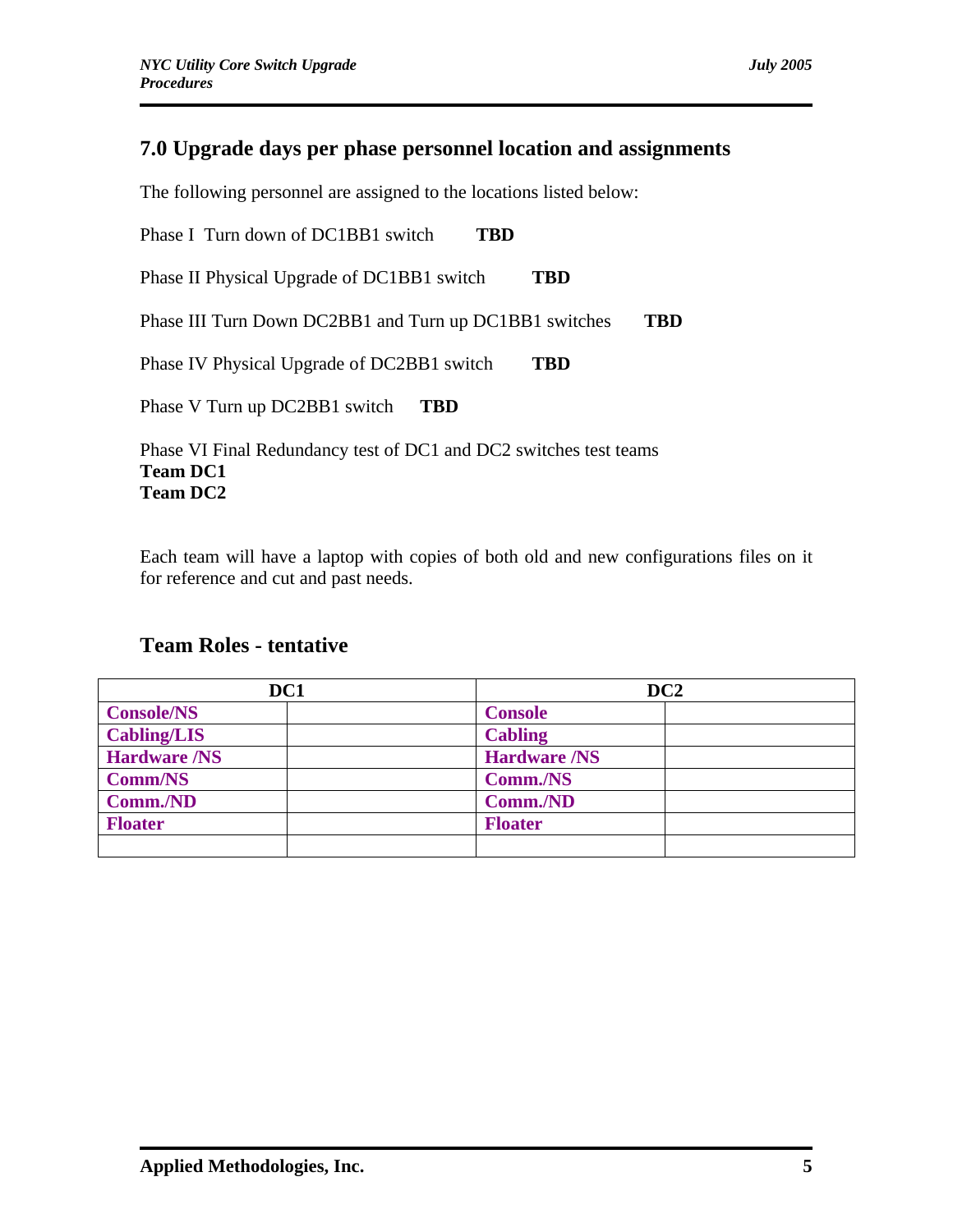# **Phase I Turn Down of DC1BB1 Switch**

## **Phase I Pre Turn Down steps**

- 1) Status check with Network Desk to ensure no critical backups or any other operation is currently running. No server farm activities should be active(backup/transfers etc).
- 2) Send out notification to technical support groups that no backup activity should commence during the scheduled activities.
- 3) Status check with MECC(if applicable) if any activities are in progress(if applicable)
- 4) Network Desk can send a final notification from network to user population that services will be affected for defined duration of time and expected resumption of services(if applicable)
- 5) A Network Systems engineer will be deployed in DC2 with a laptop in DC2BB1 to monitor post DC2BB1 activities and for immediate troubleshooting purposes and single core switch support. Use Red Ring Down PLAR phone in DCs
- **6)** A conference call/bridge between DC1, DC2 engineers and the Network desk will be setup and active during activist or cell phones/radios will be used between the floors to coordinate activities.
- 7) Network systems will check and verify that backup Wan Server farm cables for ports 3/1 and 3/2 are present.
- 8) Network Desk will run a pre phase activity Network Assurance test( So before each phase begins or major activity commences the Network Desk should run the Assurance test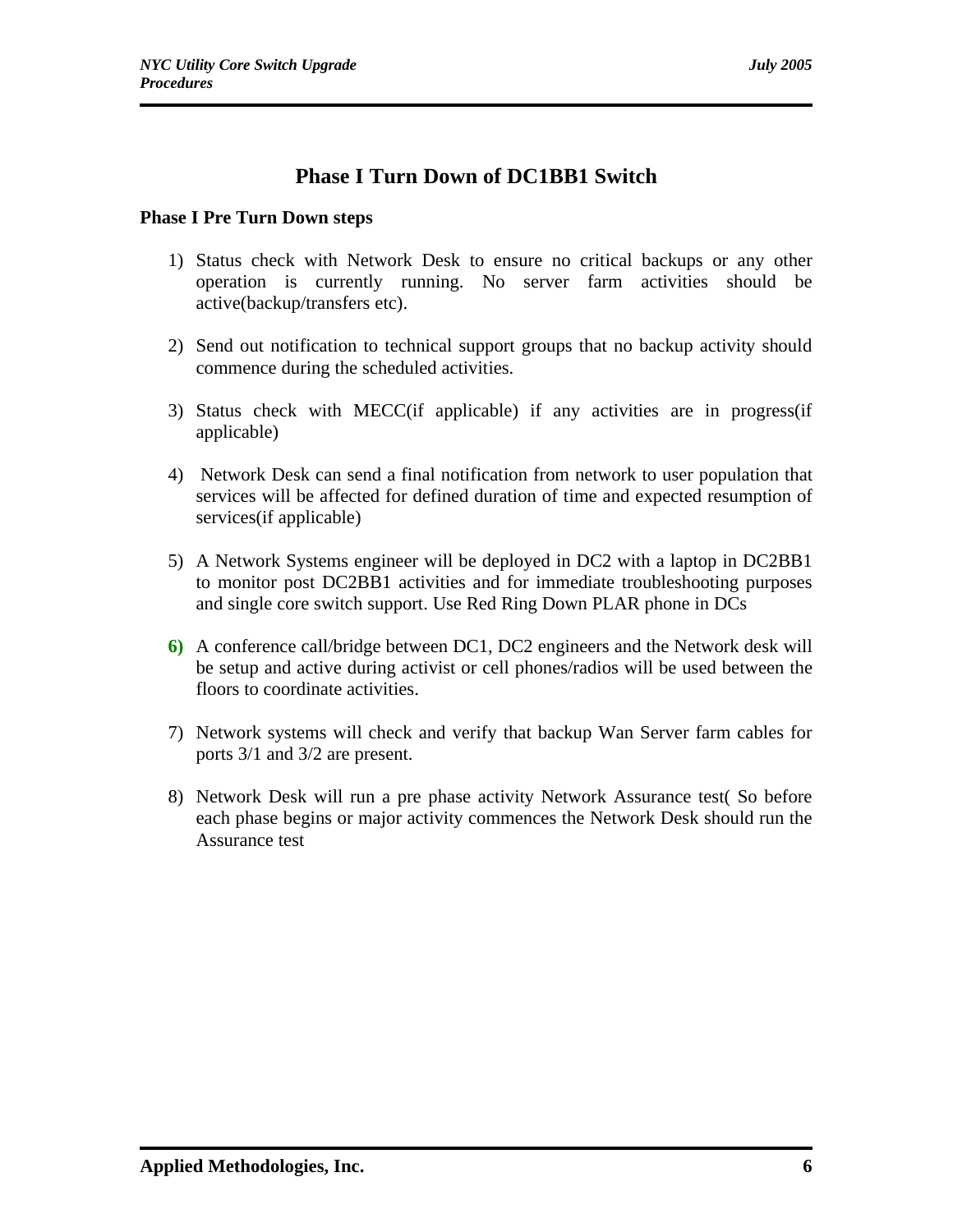#### **Phase I Wan Server Farm swing over steps**

Since DC1BB1 will go down the Wan Server Farm ports of 3/1 and 3/2 must be activated on DC2BB1 to support this server farm.

- 1) Remove/disable Radius capabilities from DC2BB1 Hybrid and MSFCs and test login without Radius to make sure logins still work.
- 2) Network Systems will Prepare ports 3/1 and 3/2 on DC2BB1 for WAN Server farm Vlan 159:

*set vlan 159 3/1 set vlan 159 3/2* Note: these ports are in a "not connect" state

- 3) Network Systems/LIS will then enable the Wan server farm ports on DC2BB1 on ports 3/1 and 3/2 by inserting the cables. No need to enable for the ports are already in a **"not connect"** state. This is to ensure that the ports do come up properly.
- **4)** Once the Wan server farm ports are active on DC2, Network Systems will then disable the current production DC1BB1 Wan server farm Vlan 159 ports. **This should not cause any issues for the server farm is also connected off of DC2 now. Only a STP delay should ensue.**
- 5) Network systems will then monitor the Wan Server farm ports for automatic proper port channel negotiation.
- 6) If ports 3/1 and 3/2 on DC2BB1 are not in a port channel then Network Systems shall execute the following commands on DC2BB1: *set port channel 3/1-2 88*

**Note:** Vlan 159 is already up on the DC2BB1 MSFCs.

**Note:** Nothing needs to be done for Vlan 62 Lan Server farm – Already active and present in DC2BB1.

- 7) Network Systems will then commence with disabling the OpenView map objects relating to DC1 being turned down.
- 8) With the map adjusted and the Wan server farm moved over to DC2 the Network can run a pre DC1 turn down **Network Assurance Test.**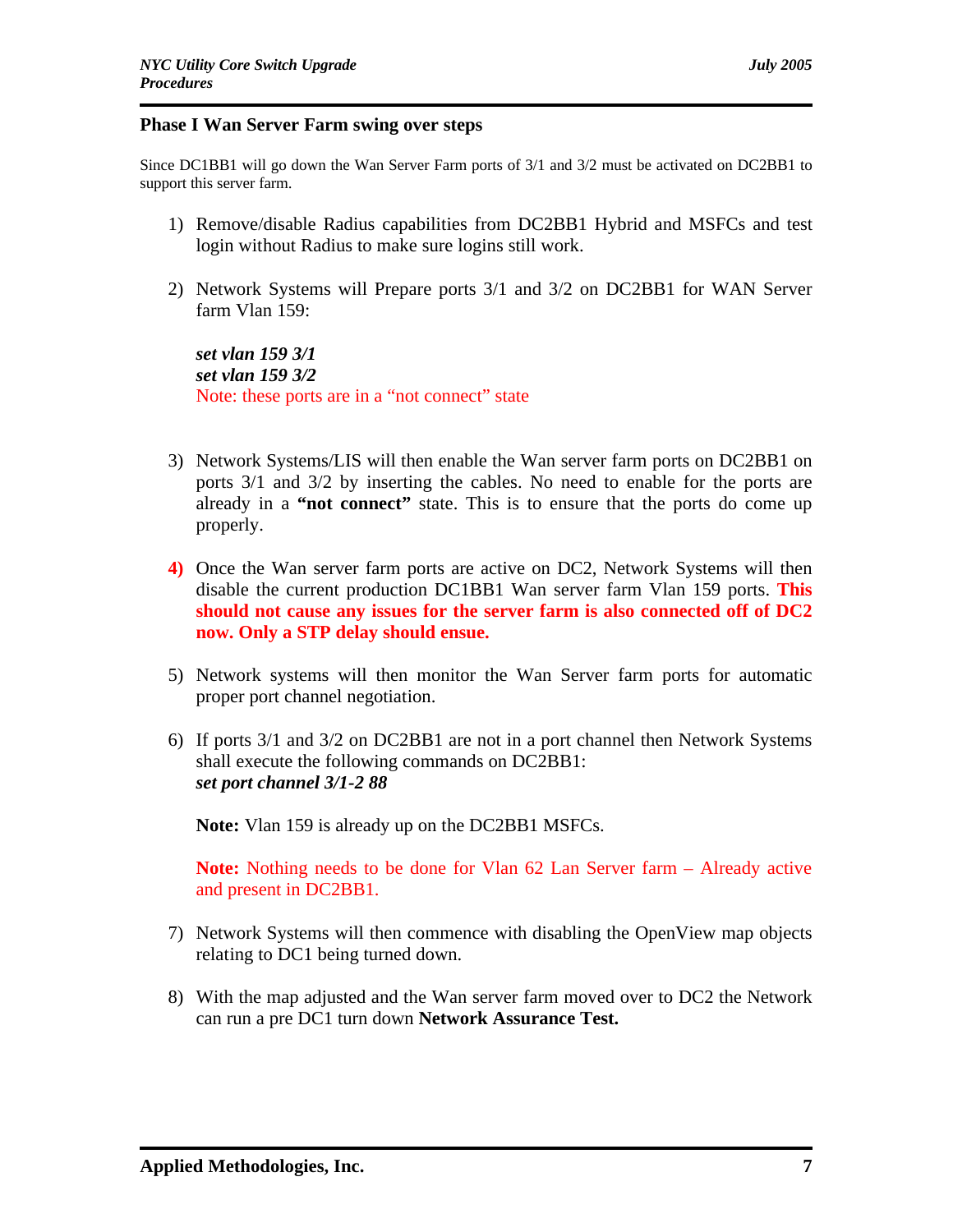### **Phase I DC1BB1 Turn down steps**

Once the WAN Server Farm is up on DC2BB1 only, DC1BB1 can now be shut down.

- 1) Notify Network Desk that DC1BB1 will be shut down
- **2) Possible STEPS for EIGRP graceful shut down on DC1 switch to mitigate EIGRP Query traffic related issues - slowly shut down Vlan interfaces before shutting down switch. Do not do wri mem on MSFC**
- 3) Shut down DC1BB1 and wait 5 minutes before proceeding to identify any stragglers, and have EIGRP settle down.
- 4) Network Systems shall monitor from DC2 and check for any connectivity issues.
- 5) Network Desk after a 10 minute period shall commence with its Network Assurance Test
- 6) Network Systems will resolve any immediate issues
- 7) Network Systems will make the appropriate OpenView map adjustments

*Rollback point:* if too many immediate issues arise running on just one Hybrid switch to redress in an hour the turn up of DC1BB1 shall commence thus restoring the network to its previous state. The Wan Server can either remain on DC2BB1 for another try on another day(They are already disabled on DC1BB1) or the Wan Server farm connections must be pulled out of DC2BB1 3/1 and 3/2 ports and ports 3/1 and 3/2 on DC1BB1 must be re-enabled.

#### **Phase I post turn down of DC1BB1**

4IP I now running only on DC2BB1 in HYBRID mode. 4IP will stay in this condition for one business day.

- 1) Network Systems and the Network Desk will continue to monitor single core switch operation.
- 2) No Network Systems changes will be made to shut down DC1BB1
- 3) LIS can commence during this time to address cabling slack issues for DC1BB1
- 4) Pre upgrade prepping of DC1 location can commence, moving blades to DC1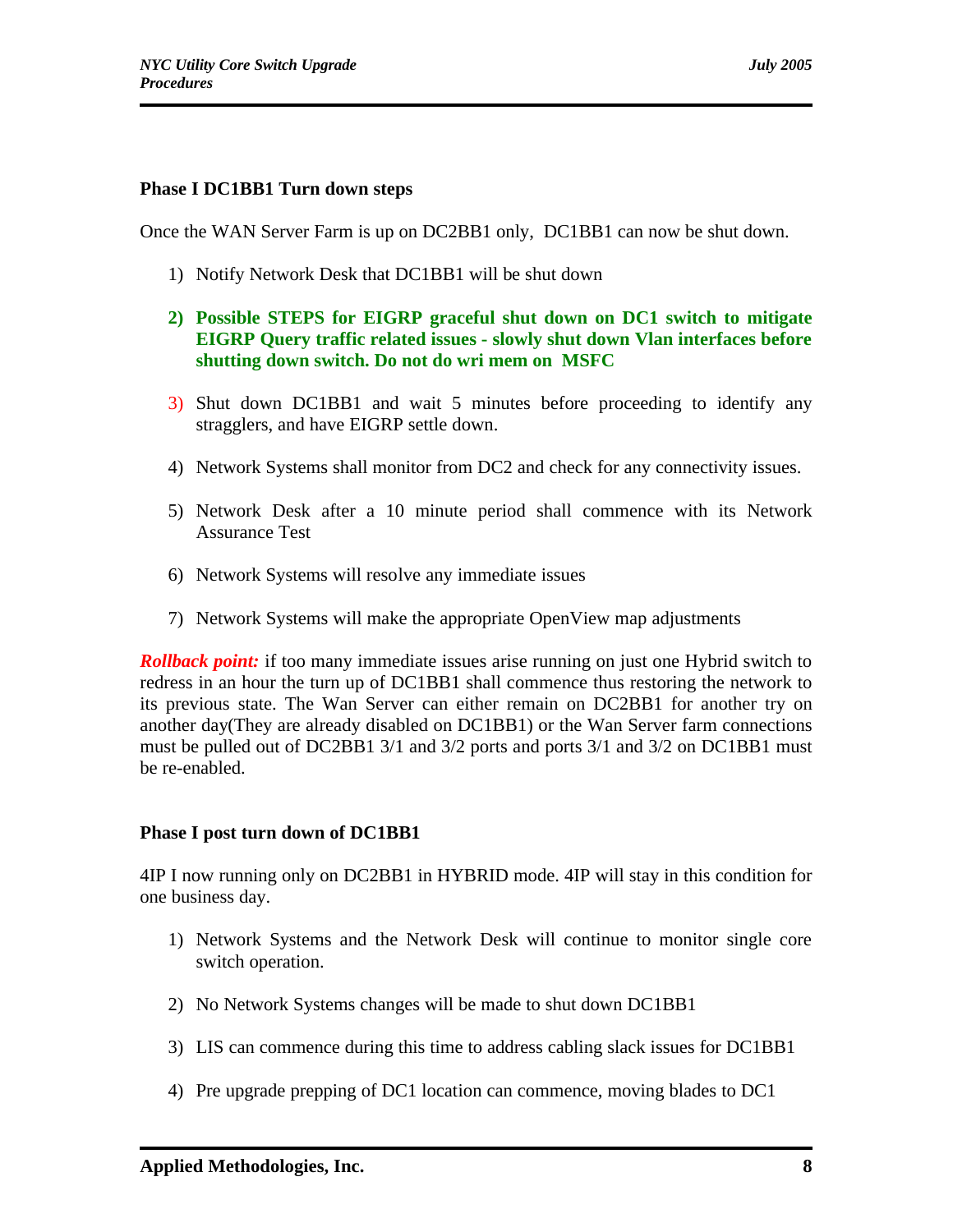**Rollback point:** if several issues manifest during the day from running on just one Hybrid switch and could not be easily isolated, resolved or understood the turn up of DC1BB1 shall commence thus restoring the network to its previous pre Phase I state and a Network Assurance test will commence.

# **Phase II Physical Upgrade of DC1BB1 Switch**

After a full business day of DC2BB1 running on its own the DC1BB1 switch is now available to be upgraded.

- 1) Network systems will insert the new FAN-2 module.
- **2)** LIS will surgically move the cable trunk blocking the line modules using the excess slack in the cable from their pre upgrade work completed on 7/7/05. This is careful work to not damage any cables or loosen any connected ports. If ports need to be removed to accomplish the next task then additional time will be required.
- **3)** Network systems will insert the new Supervisor720 in SLOT 7.
- **4)** Network systems will insert any additional(non configured) interface blades in Slots 4,5,6 and 13(if applicable). Network systems **WILL NOT** install any interface blades in SLOTs 1 and 2 these must remain available for rollback. Estimated time: **10 minutes**

## **Note: SLOTS 6 and 13 support the 8 X 70 pin blades for future Fabric Modes. SLOTS 1, 2,3, 4 and 5 do not.**

**5)** LIS will move over the following ports.

| <b>Switch</b> | <b>From SupII port</b> | To new port | <b>Function</b>           |
|---------------|------------------------|-------------|---------------------------|
| DC1BB1        |                        | 3/15        | Trunk link to DC2BB1 3/15 |
| DC1BB1        |                        | 3/16        | Trunk link to DC2BB1 3/16 |

6) Old backbone 5500 link connections

| Switch | From Line card port   To new port |             | Function                    |
|--------|-----------------------------------|-------------|-----------------------------|
| DC1BB1 | - 3/15 GBIC -                     | $3/10$ GBIC | DC1BB1-5500 To 2/1 Vlan 270 |
| DC1BB1 | 3/16 GBIC                         | 3/11 GBIC   | DC2BB1-5500 To 2/1 Vlan 272 |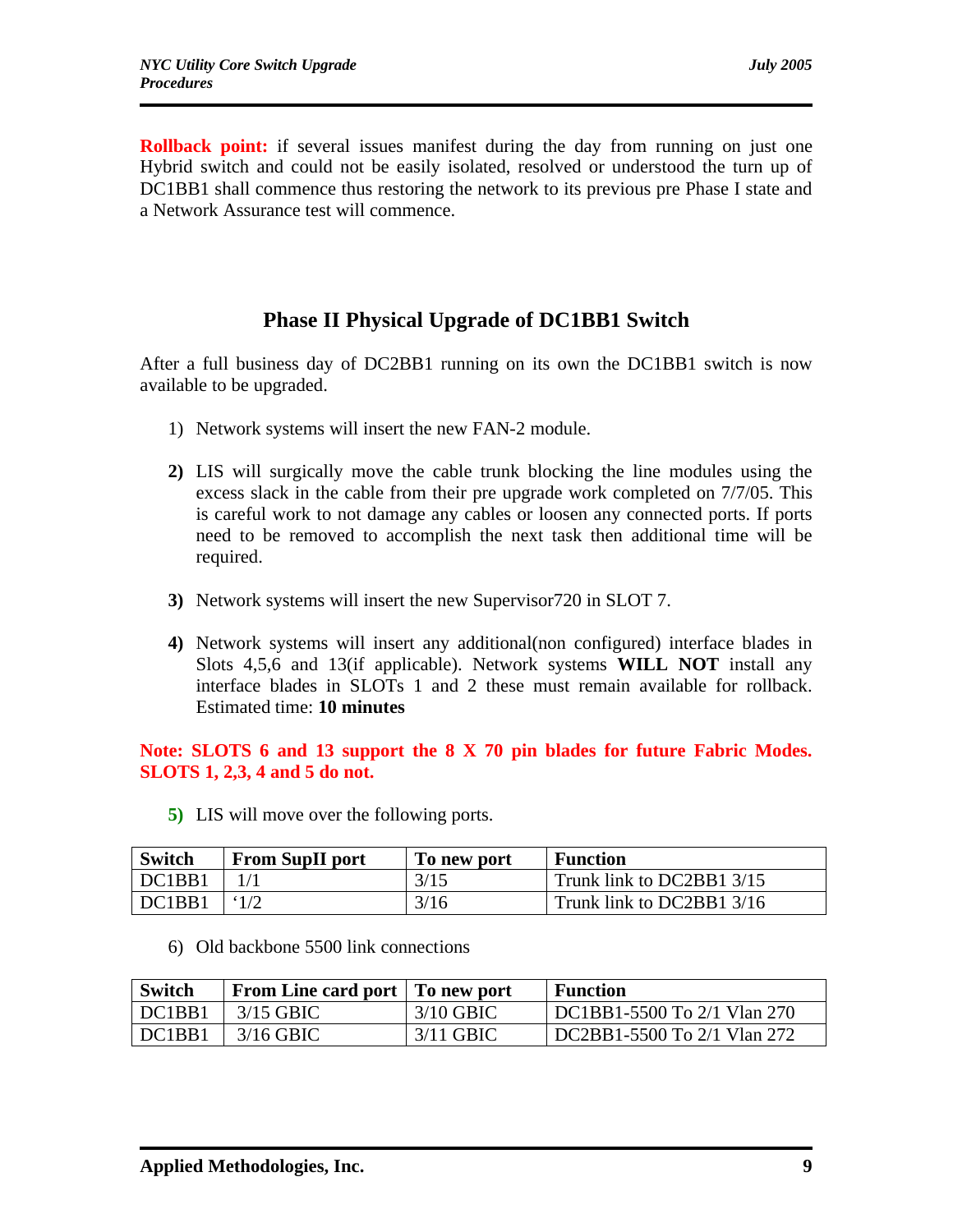- **7)** Remaining cables from second supervisor's 1/1 and 1/2 ports shall be left inserted in Supervisor and available for complete rollback
- **8)** Confirm with other DC personnel that all steps up to this point have been completed.
- 9) For DC1BB1 Network Systems will remove the Supervisor II modules in Slot 1 and 2 and leave the blades in the slots but not inserted

## **DC1BB1 is now upgraded to Supervisor720 NATIVE mode**

# **Phase III Turn Down of DC2BB1(Hybrid)and Turn up of DC1BB1(Native)**

### **Phase III Pre Turn down steps**

- *1)* Inform Network desk that DC1BB1 is ready to be turned up and DC2BB1 is ready to be shut down.
- 2) Status check with Network Desk to ensure no critical backups or any other operation is currently running over the single DC2BB1 Hybrid switch. No server farm activities should be active(backup/transfers etc)
- **3)** Status check with MECC(if applicable) if any activities are in progress(if applicable)
- **4)** Final notification from network to user population that services will be affected for defined duration of time and expected resumption of services.
- 5) A Network Systems engineer will be deployed in DC1 with a laptop in DC1BB1 to monitor post DC1BB1 NATIVE activities and for immediate troubleshooting purposes and single core switch support.
- **6)** A conference call/bridge between DC1, DC2 engineers and the Network desk will be setup and active during activist or cell phones/radios will be used between the floors to coordinate activities.
- 7) Network systems will check and verify that backup LAN Server farm cables for ports 3/3 and 3/4 are present.

## **Phase III LAN Server Farm swing over steps**

The LAN server farm ports originated on DC2BB1, so its manual redundancy connection shall be brought up when DC1BB1 is turned up in the following steps after DC2BB1 is shut down. There is no swing over of ports here. Since DC2BB1 will be down when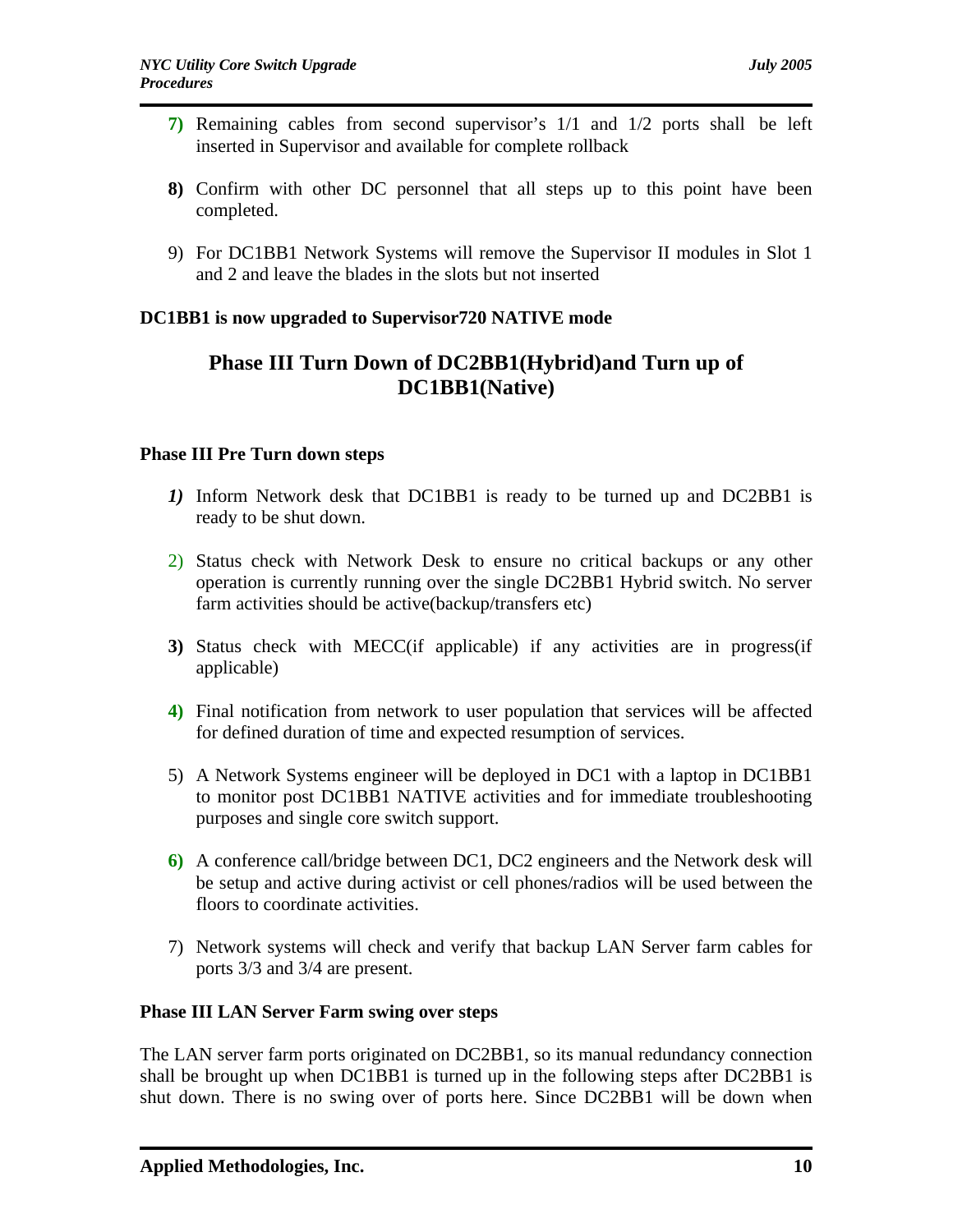DC1BB1 comes up ports 3/1 and 3/2 for the Wan server farm will be activated and ports 3/3 and 3/4 for the LAN server farm will be activated.

Network Systems will then enable the LAN server farm ports on DC1BB1 on ports 3/3 and 3/4 by inserting the cables. No need to enable for the ports are already in a **shutdown"** state and will be enabled when DC1BB1 comes up.

### **Phase III Turn Down of DC2BB1**

- 1) Network Systems will notify the Network Desk that DC2BB1 can now be shut down
- 2) Network Systems will now shut down DC2BB1

# **The hard outage of 4IP will now commence**

## **Phase III Turn up of DC1BB1 in NATIVE mode**

### **Turn up Procedures for DC1BB1**

- 1) Notify Network Desk that DC1BB1 is ready for turn up
- 2) Turn up DC1BB1 switch only and monitor output
- 3) All physical interfaces will be in shut down mode
- 4) All Vlan interfaces will not be in shutdown mode unless on post upgrade shutdown list outlined later in this procedure.
- 5) Upon turning up DC1BB1 the WS-X6516 blades in slot 10 and 11 that have HW version 5.3 will receive the following message on the console:

Jun 10 14:19:25: %DIAG-SP-6-DIAG\_OK: Module 10: Passed Online Diagnostics \*Jun 10 14:19:26: %OIR-SP-6-DOWNGRADE: Fabric capable module 10 not at an appropriate hardware revision level, and **can only run in flowthrough mode** \*Jun 10 14:19:26: %OIR-SP-6-INSCARD: Card inserted in slot 10, interfaces are now online

- 6) The same will be seen when DC2BB1 is turned up and its WS-X6516 blades in slots 10. and 11, having HW version 5.1 are activated.
- **7)** When DC1BB1 is up and the following prompt is available **4IP-DC1-BB1-6513>**  Network Systems can commence with turning up the individual line card ports.
- 8) Check for power redundancy mode of switch by executing a "show power". The default power redundancy mode should be **REDUNDANT**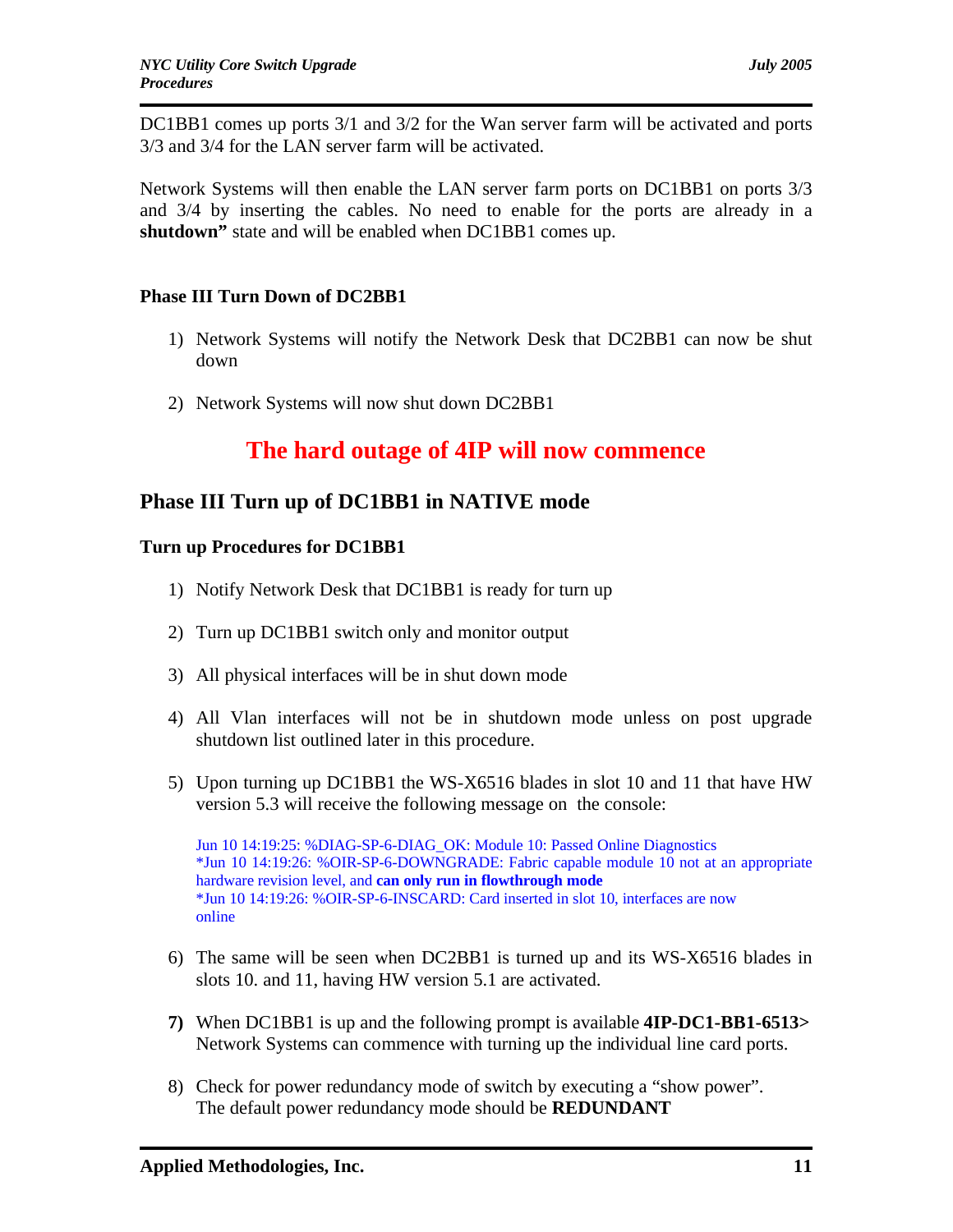If you see "**system power redundancy mode = combined"** then execute a *"power redundancy-mode redundant"* to convert the mode back to redundant.

9) Check that all modules powered up by executing a *"sh module"* command

Verification of links and CDP neighbors can commence after each line card has been turned up or when all cards have been turned up.

If a module does not power up attempt to power it up manually. Go into configuration mode and execute the *"power enable module [mod num]"*  command.

You can manually reset it by issuing an *"hw-module module [mod num] reset"*  at the exec prompt.

### **Turn up sequence of individual line card ports New interface blades will not be turned up**

- 10) Start with Slot 3 ports for LAN and WAN Server farm and DPT router connections to ensure Server Farm Port Channel works properly and initial EIGRP neighbors establish. **Possible issue point with native core TRUNK/PC negotiating with Hybrid Serve Farm 6500.**
- 11) On Slot 3 –turn up the Old Backbone 5500 links on Gigabit 3/10 and Gigabit 3/11
- **12)** Move to Slot 8 and turn up all ports **EXCEPT 8/4 and 8/6**
- 13) Move to Slot 9 and turn up all ports on the blade Use Interface Range command
- 14) Move to Slot 10 and turn up all ports on the blade Use Interface Range command
- 15) Move to Slot 11 and turn up all ports on the blade Use Interface Range command
- **16)** Move to Slot 12 and turn up all ports **EXCEPT 12/8**
- 17) Execute the *"clear counters"* command for all modules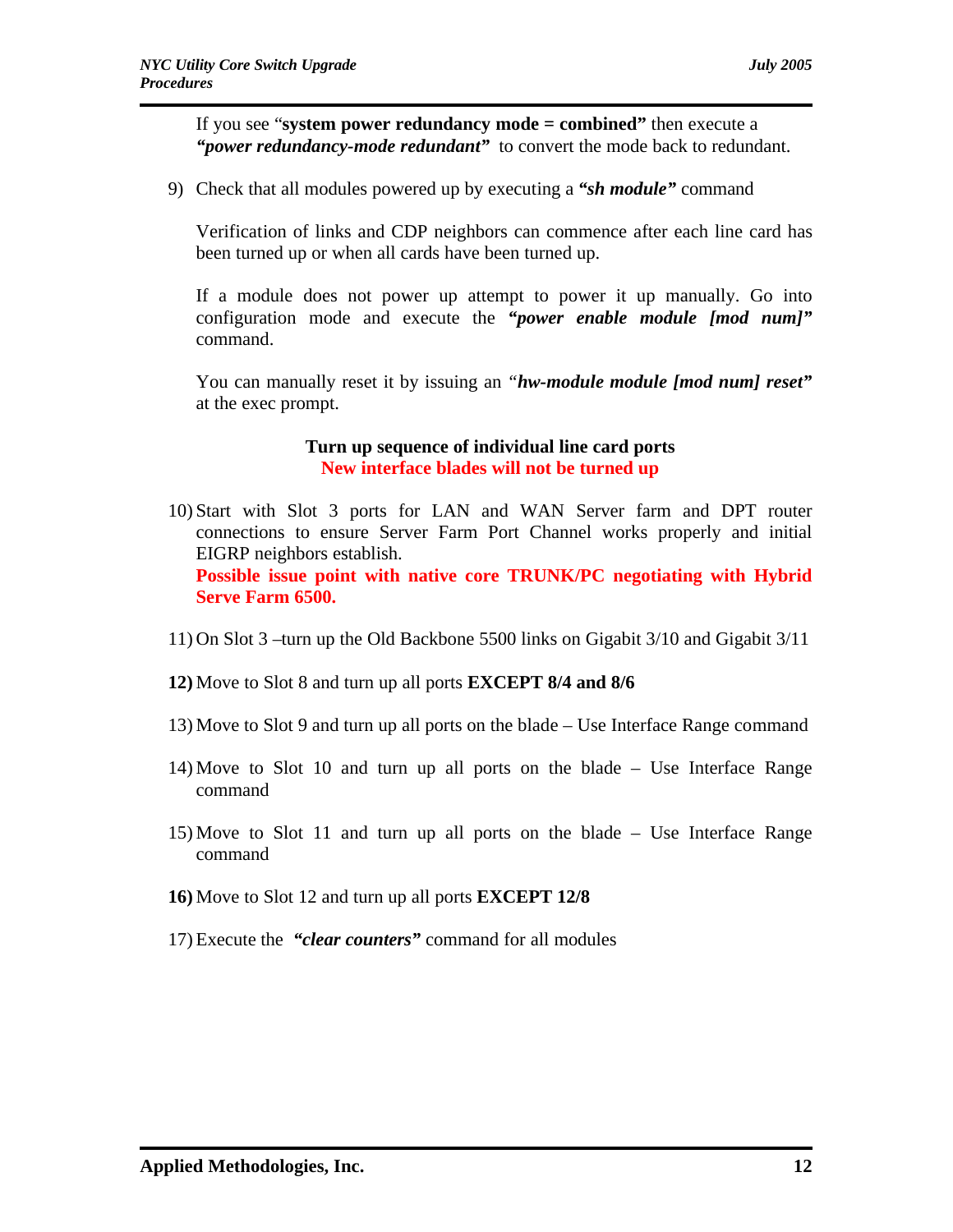18) At this point all floor switches should be connected to DC1BB1 NATIVE only, and the following EIGRP neighbors should be present: execute a "*sh ip eigrp neighbors"* command

| 2.2.222.9   | <b>V1270</b> | DC1RSM1                      |
|-------------|--------------|------------------------------|
| 2.2.222.25  | <b>V1272</b> | DC2RSM1                      |
| 2.2.159.173 | VI159        | DC2CORE1(Until DC2BB1)       |
| 2.2.215.9   | <b>V1280</b> | DC1DPT1                      |
| 2.2.215.25  | <b>VI282</b> | DC2DPT1                      |
| 2.2.151.249 | <b>V1451</b> | <b>MECC-CE-3750-2</b>        |
| 2.3.215.201 | <b>V1480</b> | DC1DPT2                      |
| 2.2.155.249 | <b>VI455</b> | <b>ECC-LAB-WAN-3750-L3-1</b> |
| 2.2.159.174 | <b>VI159</b> | DC2CORE2(Until DC2BB1)       |
| 2.2.159.171 | <b>VI159</b> | <b>DC1CORE1</b>              |
| 2.2.159.172 | <b>VI159</b> | <b>DC1CORE2</b>              |
| 2.2.34.245  | <b>V134</b>  | irvcc1                       |
| 2.2.12.175  | VI12         | <b>DC2GATE1</b>              |

- 19) Verify interfaces and department switches are up according to Diagram map, preupgrade CDP output from switch. **Check for 55k uplink errors on Gi3/10 and Gi3/11**
- 20) Verify Vlan instances are up according to diagram map and pre-upgrade Vlan list
- 21) Run pings to test for connectivity from a Network Desk workstation to simulate typical floor access
- 22) Run Internet access test from a Network Desk workstation to simulate typical floor access
- 23) Network Desk will run the Network Assurance test for servers off of DC1BB1 or any other location outside of 4IP
- 24) LIS will return cable trunk in front of blades thus leaving the Fan open for rollback pullback.
- 25) Network Systems will make any adjustments to the OpenView map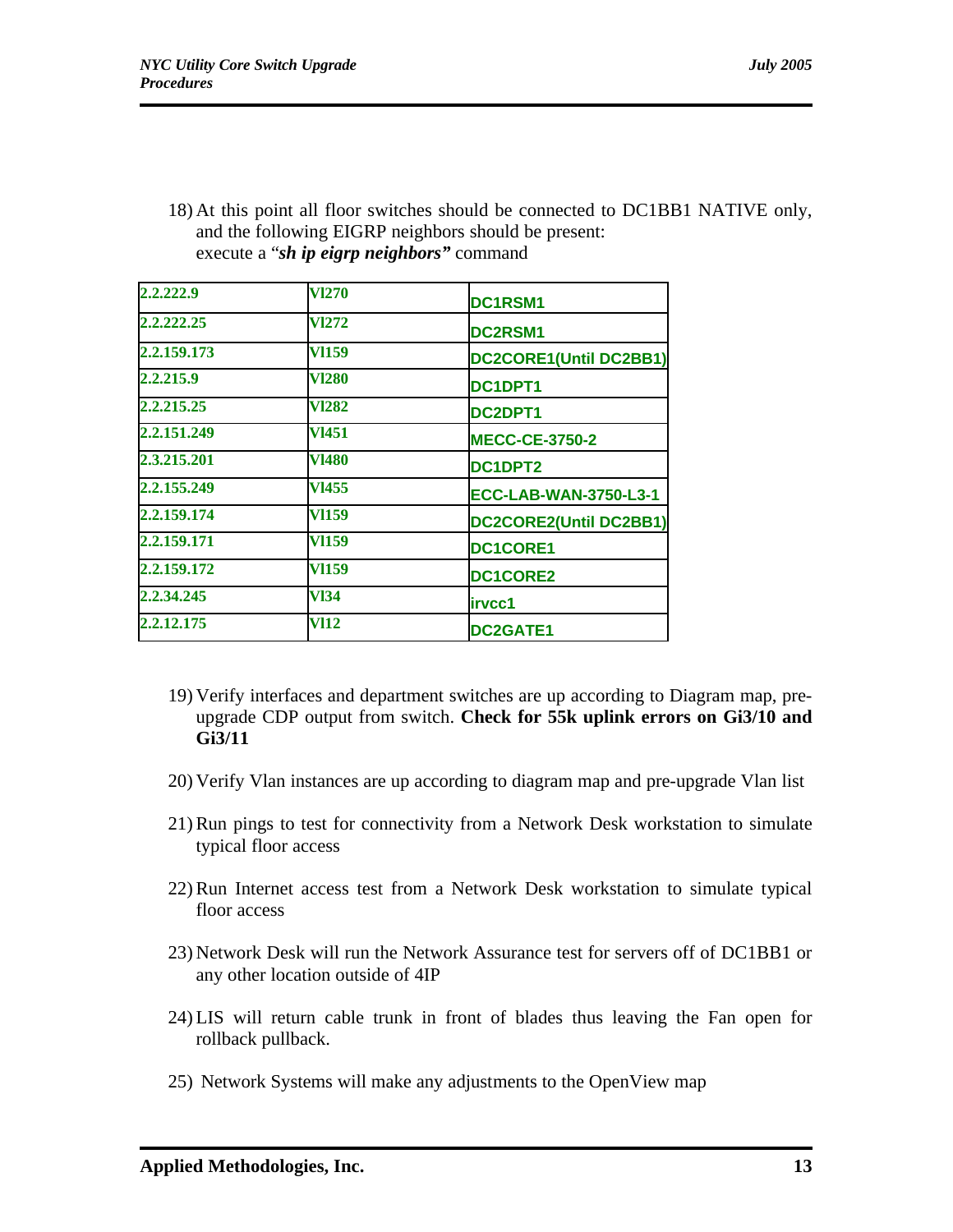- 26) Execute a *"write mem"* on DC1BB1
- 27) Network systems will update the online documentation on any configuration changes encountered in this phase that are applicable to DC2's ugrade configuration on subsequent phases.
- 28) Backup production Native mode configuration to laptop or server.

**At this point DC1BB1 should be up in NATIVE mode with all floors connected via their respective Gi0/1 or Gi0/9 interfaces(depending on switch), with access to the internet and any corporate wide servers not connected thru DC2BB1.**

**Rollback point:** If immediate issues arise that are difficult to redress quickly DC1BB1 NATIVE will be shut down and DC2BB1 HYBRID will be turned up thus returning the network to its operational state from Phase I.

### **4IP is now running only on DC1BB1 in NATIVE mode. 4IP will stay in this condition for one business day.**

- 1) Network Systems and the Network Desk will continue to monitor single core switch operation.
- 2) No Network Systems changes will be made to shut down DC2BB1 for a day.
- 3) Pre upgrade prepping of DC2 location can commence, moving blades to DC1
- 4) If all is well with DC1BB1 Network Systems will bring the spare Supervisor 720 and spare FAN-2 to DC2 for availability for turn up.

**Rollback point:** if several issues manifest during the first operational day from running on just one Native mode switch and could not be easily isolated, resolved or understood the turn up of DC2BB1 HYBRID and turn down of DC1BB1 NATIVE shall commence thus restoring the network to its previous Phase I state of running 4IP off of just DC2BB1 HYBRID. For the Sunday following Phase III no activity is to commence, Network Systems is on call for this day so no on location personnel is required.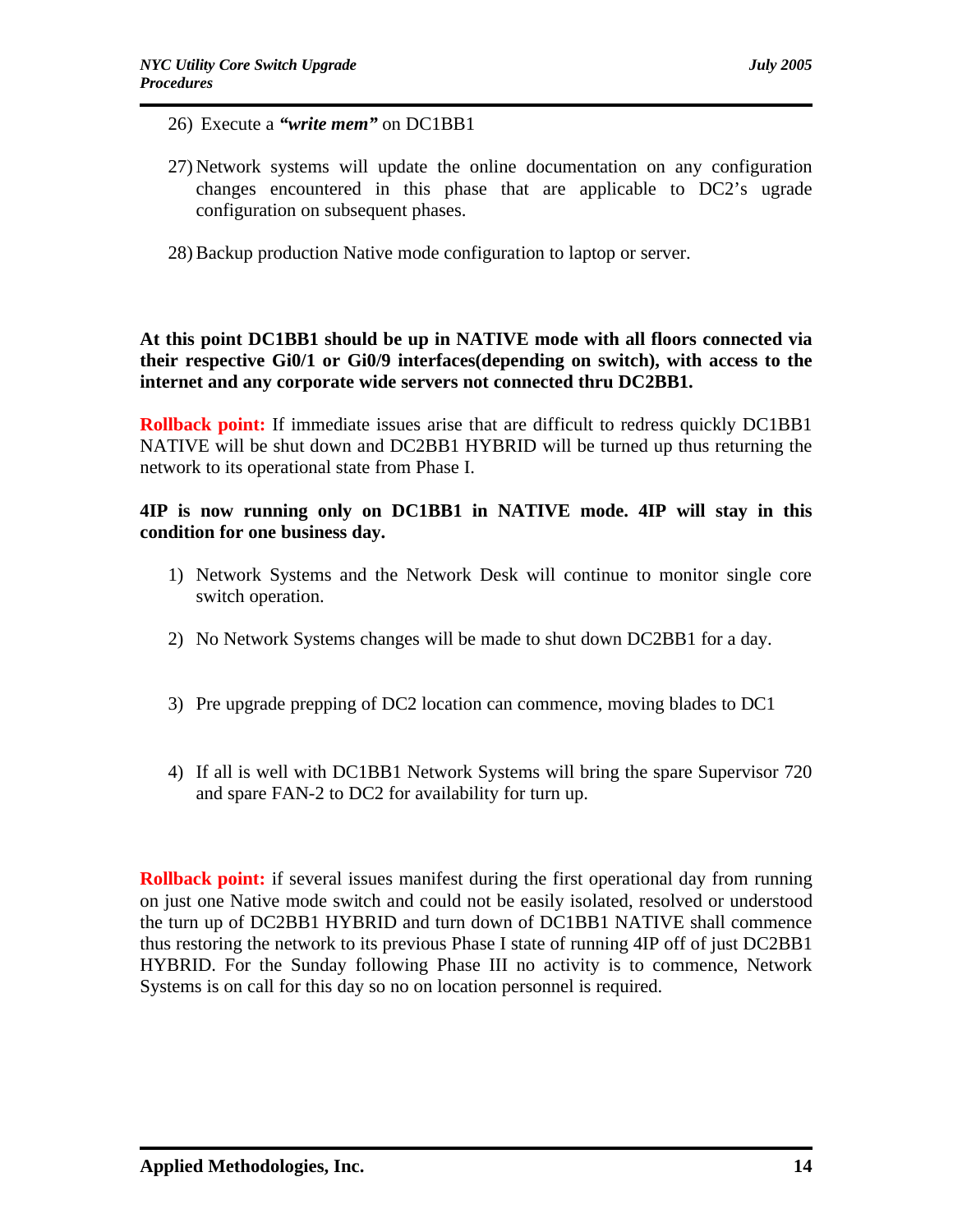## **Phase IV Physical Upgrade of DC2BB1 switch Point of no return for rollback to DC2BB1 HYBRID**

After a full business day of DC1BB1 NATIVE mode switch running on its own the DC2BB1 switch is now available to be upgraded.

- 1) Network systems will insert the new FAN-2 module.
- **2)** LIS will surgically move the cable trunk blocking the line modules using the excess slack in the cable from their pre upgrade work completed on 7/7/05. This is careful work to not damage any cables or loosen any connected ports. If ports need to be removed to accomplish the next task then additional time will be required.
- 3) Network systems will insert the new Supervisor720 in SLOT 7.
- 4) Network systems will insert any additional(non configured) interface blades in Slots 4,5,6 and 13(if applicable). Network systems WILL NOT install any interface blades in SLOTs 1 and 2 these must remain available for rollback. Estimated time:

**Note: SLOTS 6 and 13 support the 8 X 70 pin blades for future Fabric Modes. SLOTS 1, 2,3, 4 and 5 do not.** 

1) LIS will move over the following ports

| <b>Switch</b> | <b>From SupII port</b> | To new port | <b>Function</b>           |
|---------------|------------------------|-------------|---------------------------|
| DC2BB1        |                        | 3/15        | Trunk link to DC1BB1 3/15 |
| DC2BB1        |                        | 3/16        | Trunk link to DC1BB1 3/16 |

2) Old backbone 5500 link connections

| <b>Switch</b>                   | From Line card port   To new port |             | <b>Function</b>             |
|---------------------------------|-----------------------------------|-------------|-----------------------------|
| DC <sub>2</sub> B <sub>1</sub>  | 3/15 GBIC                         | $3/10$ GBIC | DC2BB1-5500 To 2/2 Vlan 271 |
|                                 |                                   |             | NOT connected               |
| DC <sub>2</sub> B <sub>B1</sub> | $3/16$ GBIC                       | 3/11 GBIC   | DC2BB1-5500 To 2/2 Vlan 273 |

3) Remaining cables from second supervisor's 1/1 and 1/2 ports shall be left inserted in Supervisor and available for complete rollback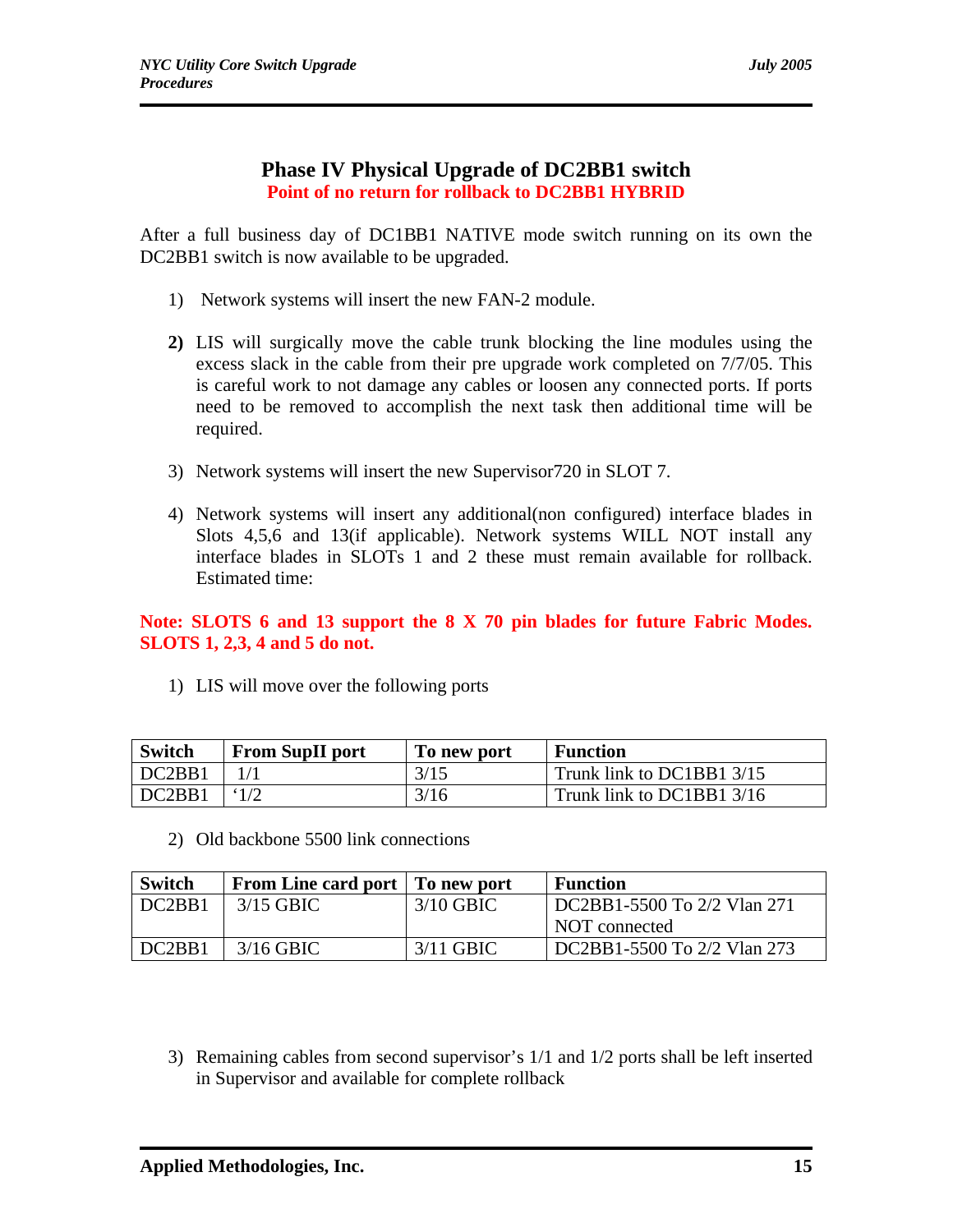- 4) Confirm with other DC personnel that all steps up to this point have been completed.
- 5) For DC2BB1 Network Systems will remove the Supervisor II modules in Slot 1 and 2 and leave the blades in their slots but not inserted.

### **DC2BB1 is now upgraded to Supervisor720 NATIVE mode**

# **Phase V Turn up of DC2BB1 in NATIVE mode**

- 1) Notify Network Desk that DC2BB1 is ready for turn up.
- 2) Turn up DC2BB1 switch and only and monitor output
- 3) All physical interfaces will be in shut down mode
- 4) All Vlan interfaces will not be in shutdown mode unless on post upgrade shutdown list outlined later in this procedure.
- 5) Upon turning up DC2BB1 the WS-X6516 blades in slot 10 and 11 that have HW version 5.3 will receive the following message on the console:

Jun 10 14:19:25: %DIAG-SP-6-DIAG\_OK: Module 10: Passed Online Diagnostics \*Jun 10 14:19:26: %OIR-SP-6-DOWNGRADE: Fabric capable module 10 not at an appropriate hardware revision level, and **can only run in flowthrough mode** \*Jun 10 14:19:26: %OIR-SP-6-INSCARD: Card inserted in slot 10, interfaces are now online

- 6) The same was seen when DC1BB1 is turned up and its WS-X6516 blades in slots 10. and 11, having HW version 5.1 are activated.
- 7) When DC1BB1 is up and the following prompt is available 4IP-DC2-BB1-6513> Network Systems can commence with turning up the individual line card ports.
- 8) Check for power redundancy mode of switch by executing a "show power". The default power redundancy mode should be **REDUNDANT**  If you see "**system power redundancy mode = combined"** then execute a *"power redundancy-mode redundant"* to convert the mode back to redundant.
- 9) Check that all modules powered up by executing a *"sh module"* command Verification of links and CDP neighbors can commence after each line card has been turned up or when all cards have been turned up.

If a module does not power up attempt to power it up manually. Go into configuration mode and execute the *"power enable module [mod num]"*  command.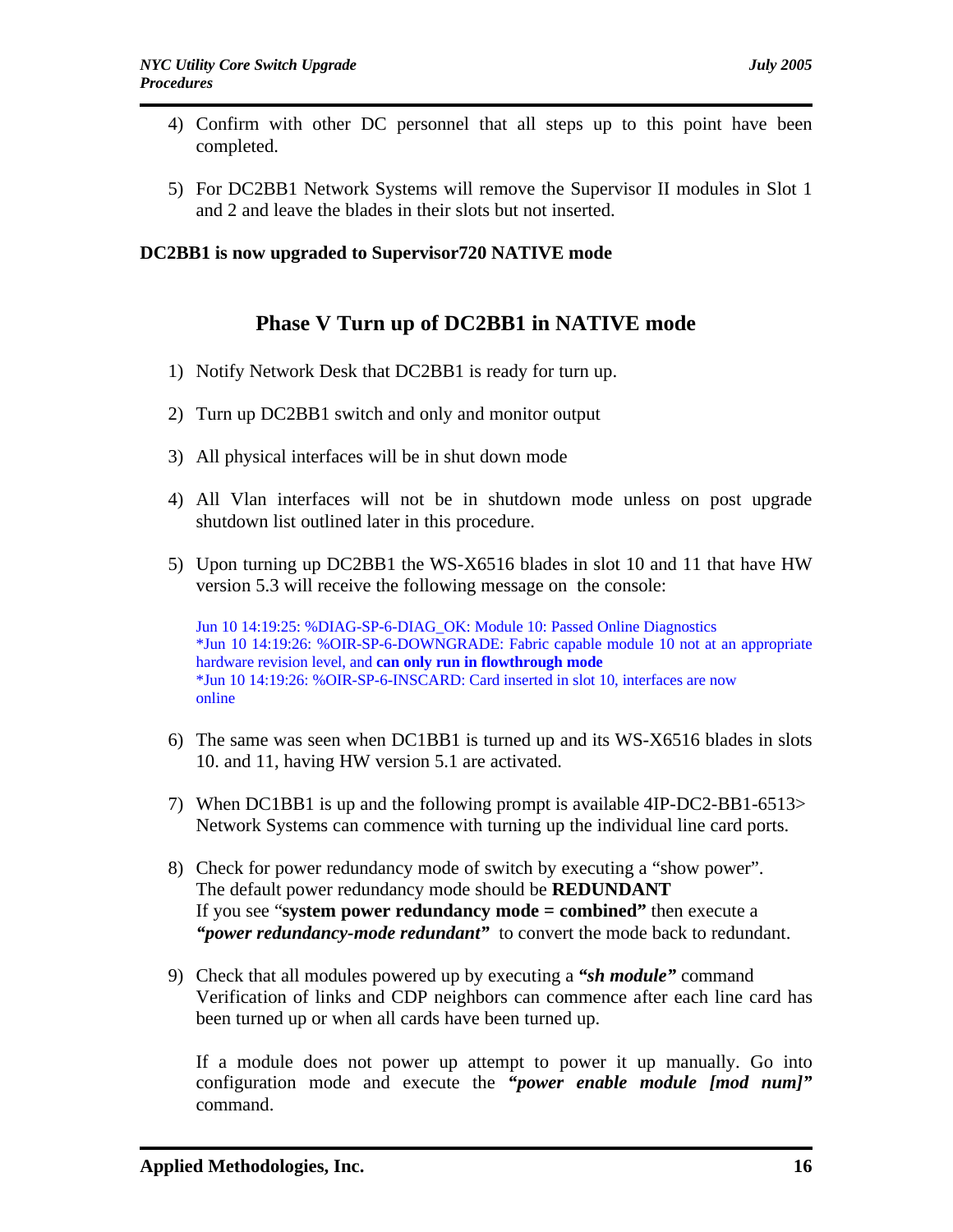You can manually reset it by issuing an *"hw-module module [mod num] reset"*  at the exec prompt.

> **Turn up sequence of individual line card ports New interface blades will not be turned up**

**Turn up ports 3/1-3/2 3/5-3/6, 3/8, 3/9, 3/12-3/14 DO NOT TURN UP the inter-switch Trunk ports of 3/15 and 3/16 at this point Do NOT TURN UP LAN Server Farm ports of 3/3 and 3/4 yet since they are already active on DC1BB1 ports 3/3 and '3/4.** 

- 10) Start with Slot 3 ports for Server farm and DPT router connections to ensure Server Farm Port Channel works properly and initial EIGRP neighbors establish. **Possible issue point with native core TRUNK/PC negotiating with Hybrid Serve Farm 6500.**
- **11)** On Slot 3 –turn up the Old Backbone 5500 links on Gigabit 3/11. Note 3/10 was in a notconnect state.
- 12) Move to Slot 8 and turn up all ports **EXCEPT 8/4 and 8/6**
- 13) Move to Slot 9 and turn up all ports on the blade Use Interface Range command
- 14) Move to Slot 10 and turn up all ports on the blade Use Interface Range command
- **15)** Move to Slot 11 and turn up all ports **EXCEPT 11/10 if already up on DC1BB1 or shut down DC1BB1 11/10 and turn up 11/10 here.**
- **16)** Move to Slot 12 and turn up all ports **EXCEPT 12/8**
- 17) Execute the *"clear counters"* command for all modules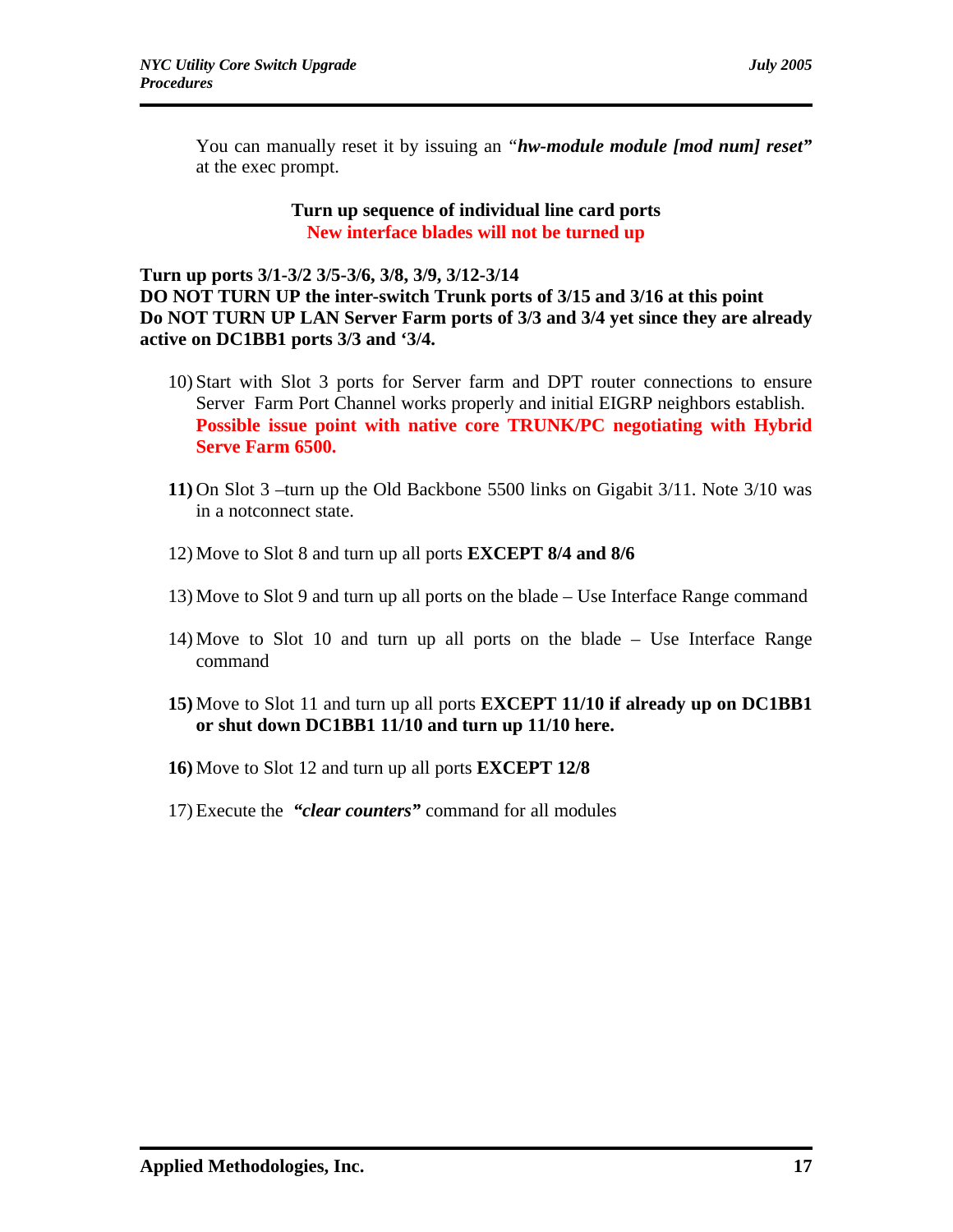18) At this point all floor switches should also be connected to DC2BB1 NATIVE, and the following EIGRP neighbors should be present: execute a "*sh ip eigrp neighbors"* command

| 2.2.222.33  | <b>VI273</b> | <b>DC2RSM1</b>               |  |
|-------------|--------------|------------------------------|--|
| 2.2.215.33  | <b>VI283</b> | DC2DPT1                      |  |
| 2.2.215.17  | <b>VI281</b> | DC1DPT1                      |  |
| 2.2.159.173 | <b>VI159</b> | <b>DC2CORE1</b>              |  |
| 2.2.150.249 | <b>VI450</b> | <b>MECC-CE-3750-1</b>        |  |
| 2.2.156.249 | <b>VI456</b> | <b>ECC-LAB-WAN-3750-L3-2</b> |  |
| 2.2.34.245  | <b>VI34</b>  | lirvcc1                      |  |
| 2.2.159.174 | <b>VI159</b> | <b>DC2CORE2</b>              |  |
| 2.2.159.171 | <b>VI159</b> | <b>DC1CORE1</b>              |  |
| 2.2.159.172 | <b>VI159</b> | <b>DC1CORE2</b>              |  |
| 2.2.12.175  | <b>VI12</b>  | <b>DC2GATE1</b>              |  |

- 19) Verify interfaces and department switches are up according to diagram map, preupgrade CDP output from switch. **Check for 55k uplink errors on Gi3/10 and Gi3/11**
- 20) Run pings to test for connectivity from a Network Desk workstation to simulate typical floor access

**At this point DC2BB1 should be up in NATIVE mode with all floors connected via their respective Gi0/2 or Gi0/10 interfaces(depending on switch), with access to the internet and any corporate wide servers not connected thru DC1BB1.**

**HSRP Standby states should be active for all Vlan interfaces as per the diagram map and HSRP list**

- 21) LIS will return cable trunk in front of blades thus leaving the Fan open for rollback pullback.
- 22) Perform a *"write mem"* on DC2BB1

**At this point DC2BB1 should be up with all floors connected via their respective Gi0/2 or Gi0/10 interfaces(depending on switch), with access to the internet and any corporate wide servers not connected thru DC1BB1.**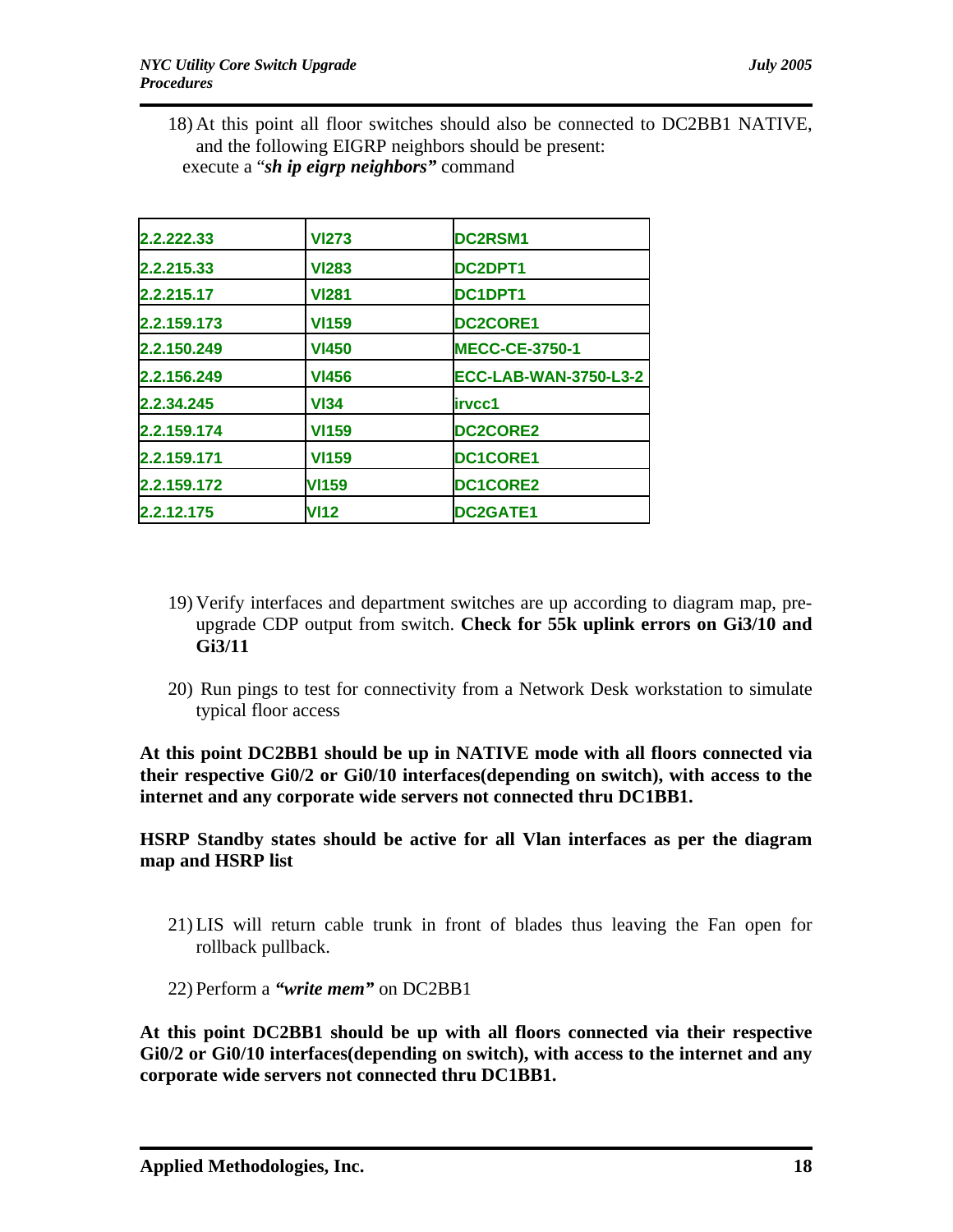# **Phase V Inter-switch Trunk turn up**

This task is separate so as to isolate any trunk and port channel related issues. By having both switches running without the trunk in place ensures that all required departmental and old backbone vlans are working properly and no STP issues are present. When the trunk is activated Network Systems can quickly identify which vlans are supposed to be present or not on the trunk. Such an issue can be caused by a mis configuration. By brining up the trunk links last limits exposure for such errors.

- 1) Turn up ports 3/15 and 3/16 on DC2BB1.
- 2) Verify connectivity between switches by checking CDP neighbor, port channel and interface trunk commands. Check both switches DC1BB1 and DC2BB1
- 3) Verify EIGRP neighbor establishment across the trunk from both switches. The following table shows what EIGRP neighbors between the switches should be established:

|             |             |            | <b>Cross switch EIGRP Neighbors</b> |              |              |                            |
|-------------|-------------|------------|-------------------------------------|--------------|--------------|----------------------------|
|             |             |            |                                     |              |              |                            |
| 2.2.32.250  | <b>V132</b> | DC2BB1 New | ------------                        | 2.2.32.251   | <b>VI32</b>  | DC1BB1 New                 |
| 2.2.34.250  | <b>V134</b> | DC2BB1 New | ------------                        | 2.2.34.251   | <b>VI34</b>  | DC1BB1 New                 |
| 2.2.54.250  | V154        | DC2BB1 New | ----------->                        | 2.2.54.251   | <b>VI54</b>  | DC1BB1 New                 |
| 2.2.159.250 | V1159       | DC2BB1 New | <---------->                        | 2.2.159.251  | <b>VI159</b> | DC1BB1 New                 |
| 2.2.12.172  | <b>VI12</b> | DC2BB1 New | ------------                        | 2.2.12.171   | <b>VI12</b>  | DC1BB1 New                 |
|             |             |            | <b>Possible neighbor</b>            | 2.2.125.25?? | <b>V825</b>  | any other 825 router inter |

- 4) Turning up Interface Vlan 1 on both switches
- **5)** The interface Vlan was active on both switches MSFC2s. This Vlan interface is shut down and is needed for the trunks between the switches and to complete the STP domain between the switches for trunked Vlans. This interface was as the last turn up task to isolate any loop, trunking or STP issues.
- 6) Run Internet access test from a Network Desk workstation to simulate typical floor access
- 7) Network Desk will run the Network Assurance test for servers off of DC1BB1 or any other location outside of 4IP
- 8) Run any available application test for servers off of DC2BB1 or any other location outside of 4IP
- 9) Perform a *"write mem"* on DC1BB1 and DC2BB1
- 10) Execute the *"clear counters"* command for all modules on DC1BB1 and DC2BB1.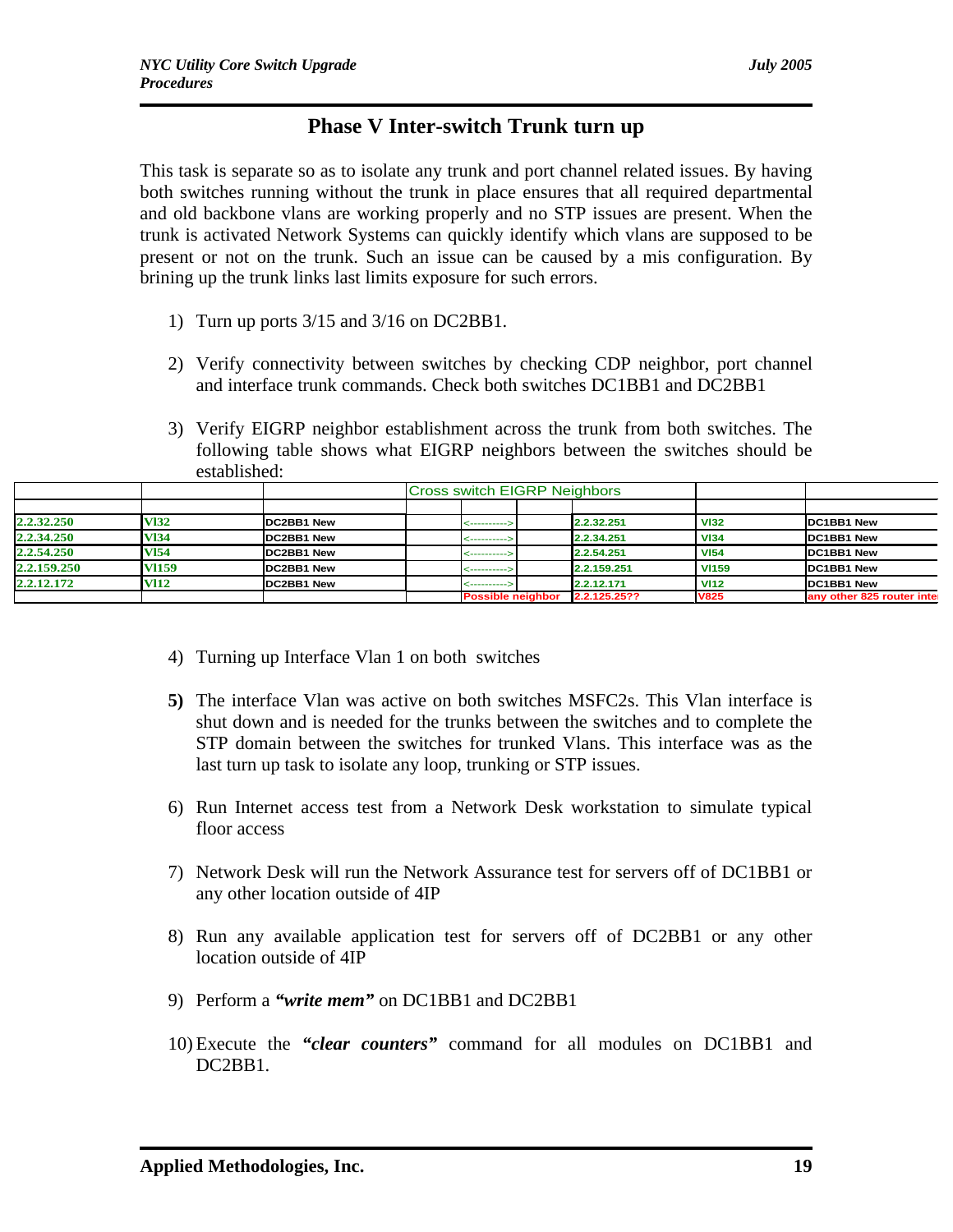- 11) Network systems will update the online documentation on any configuration changes encountered in this phase that are applicable to DC2's ugrade configuration on subsequent phases.
- 12) Network Systems will make any adjustments to the OpenView map
- 13) Backup production Native mode configuration to laptop or server.

## **4IP is now running on DC1BB1 and DC2BB1 in NATIVE mode.**

**Rollback point:** If major issue arise immediately or manifest during the week that cannot isolate the problem to one switch or does not facilitate a partial NATIVE rollback of a single switch(back to Phase III DC1BB1 NATIVE) then a full rollback of both switches to HYBRID mode shall commence thus bringing the network back to its original preupgrade state of Phase I.

## **Phase VI Final Redundancy test of DC1BB1 and DC2BB1 NATIVE mode switches**

The following testing procedures will be executed

- Network Desk Network Assurance Test
- Network Systems testing procedures

#### **Phase VI Final redundancy test procedures**

Once all testing is completed and configurations are backed up remotely and written to the switches NVRAM, Network Systems can commence with a redundancy test of the Core operating on the new Supervisor 720s.

### **DC1BB1**

- 1. Notify Network desk that DC1BB1 is going down
- 2. Shut down DC1BB1
- 3. Network Desk and Network systems monitor state and run compliance tests listed in this section
- 4. If all is in compliance Network Systems will notify the Network Desk that DC1BB1 is going to be powered up.
- 5. Network systems will power up DC1BB1 and monitor
- 6. Network Desk can commence with its testing procedures
- 7. Network Systems and Network Desk document operational behavior noted during test.
- 8. Network Systems shall document and stopwatch the recovery time
- 9. Network Systems and the Network Desk shall monitor the Map for any issues and check for its proper illustration of the state of the network in redundancy mode.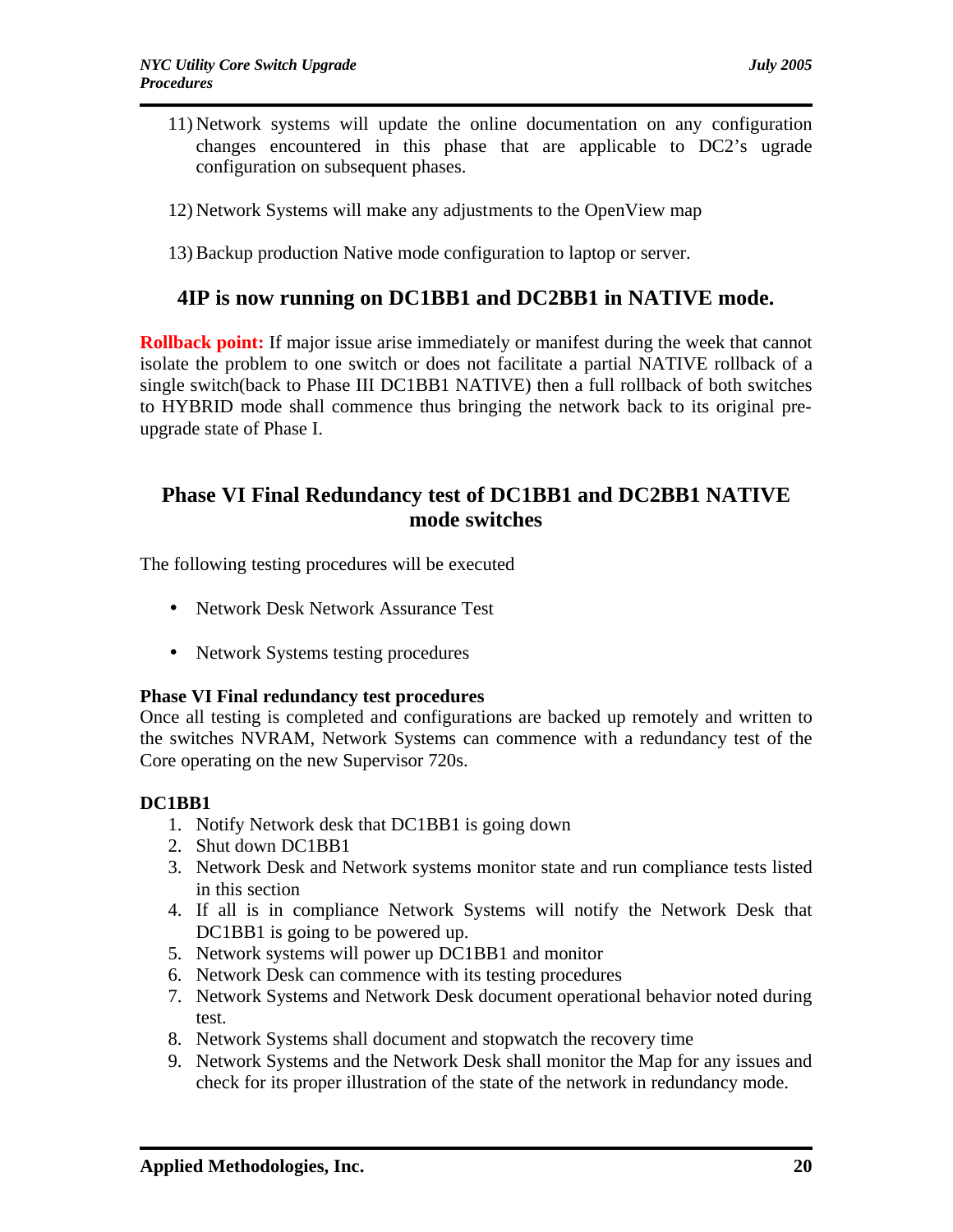### **DC2BB1**

- 1. Notify Network desk that DC2BB1 is going down
- 2. Shut down DC2BB1
- 3. Network Desk and Network systems monitor state and run compliance tests listed in this section
- 4. If all is in compliance Network Systems will notify the Network Desk that DC2BB1 is going to be powered up.
- 5. Network systems will power up DC1BB1 and monitor
- 6. Network Desk can commence with its testing procedures
- 7. Network Systems and Network Desk document operational behavior noted during test.
- 8. Network Systems shall document and stopwatch the recovery time
- 9. Network Systems and the Network Desk shall monitor the Map for any issues and check for its proper illustration of the state of the network in redundancy mode.

# **Phase VII Clean up tasks**

- 1) Affix any plate covers to any empty slots, except for Slots 1 and 2
- 2) Old supervisors shall remain resting in the slots 1 and 2 but not inserted into the backplane.
- 3) Original chassis fans shall remain near the switches or accessible in each data center
- 4) Add final Radius, enable passwords and Line VTY commands
- 5) Each switch has a copy of the full configuration with commented out commands for RADIUS, and passwords. Just execute a more of the configuration files listed in the sup-bootflash directory to cut and past the RADIUS commands into the running configuration. The files are as follows **DC1BB1config.cfg** and **DC2BB1config.cfg**
- 6) Configurations after all troubleshooting and adjustments are completed a final *"write mem"* will be executed and the configurations will be backed up
- 7) Cabling any remaining cabling routing and tray cleanup will be performed by LIS
- 8) SNMP and management issues Network Systems along with the Network desk will work together to clean up any HP Openview Map discrepancies and identify if any pings and snmp polls are pointing to IP addresses no longer in use.
- 9) Documentation Network systems will provide updated documentation to reflect the post upgrade state of both core switches.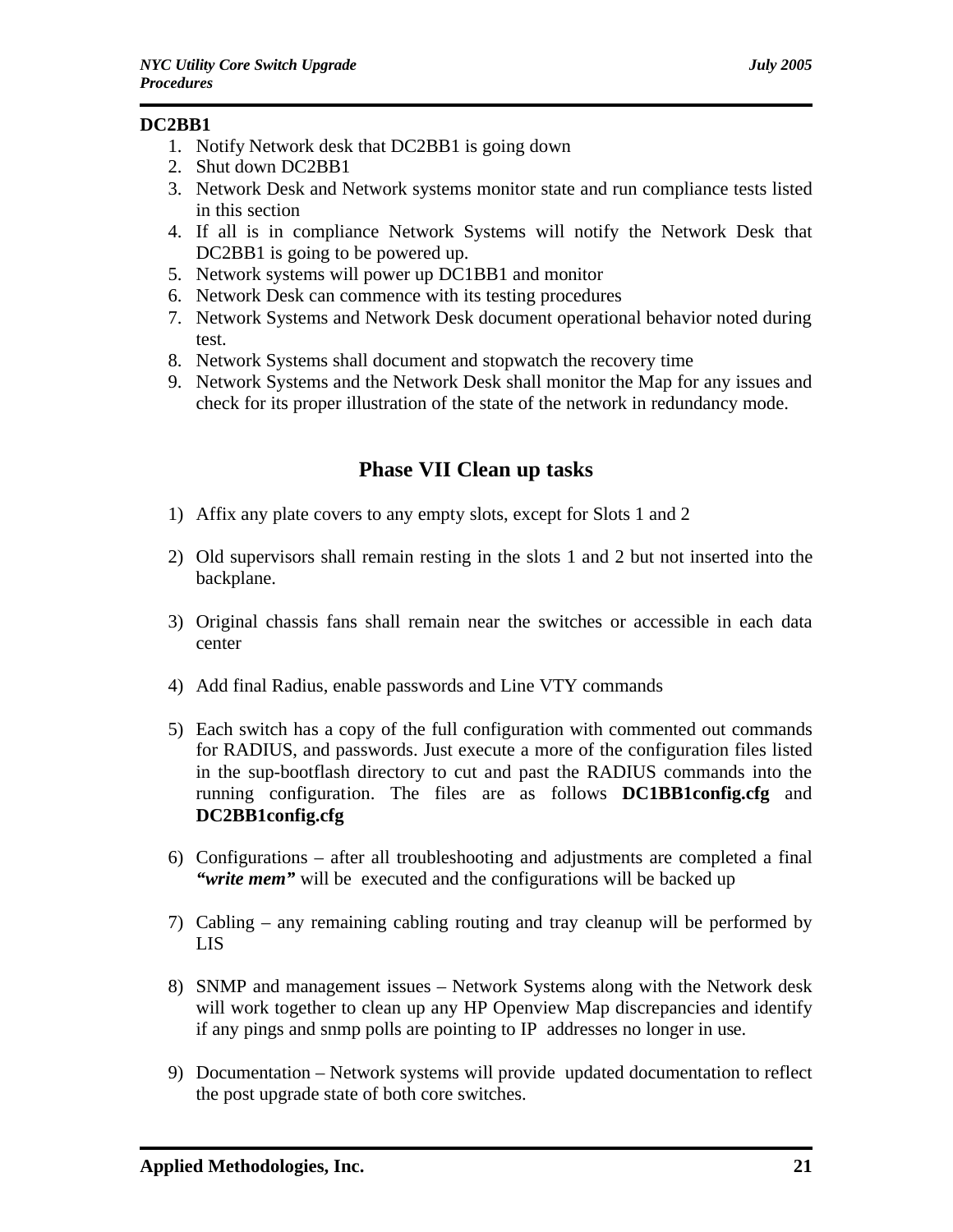- 10) Post mortem Network systems will provide any "lessons learned" information from this upgrade that could be applied to future SupII to Sup720 upgrades in other sites.
- 11) Backup new Core production configurations
- 12) Execute a final "clear counters" on both switches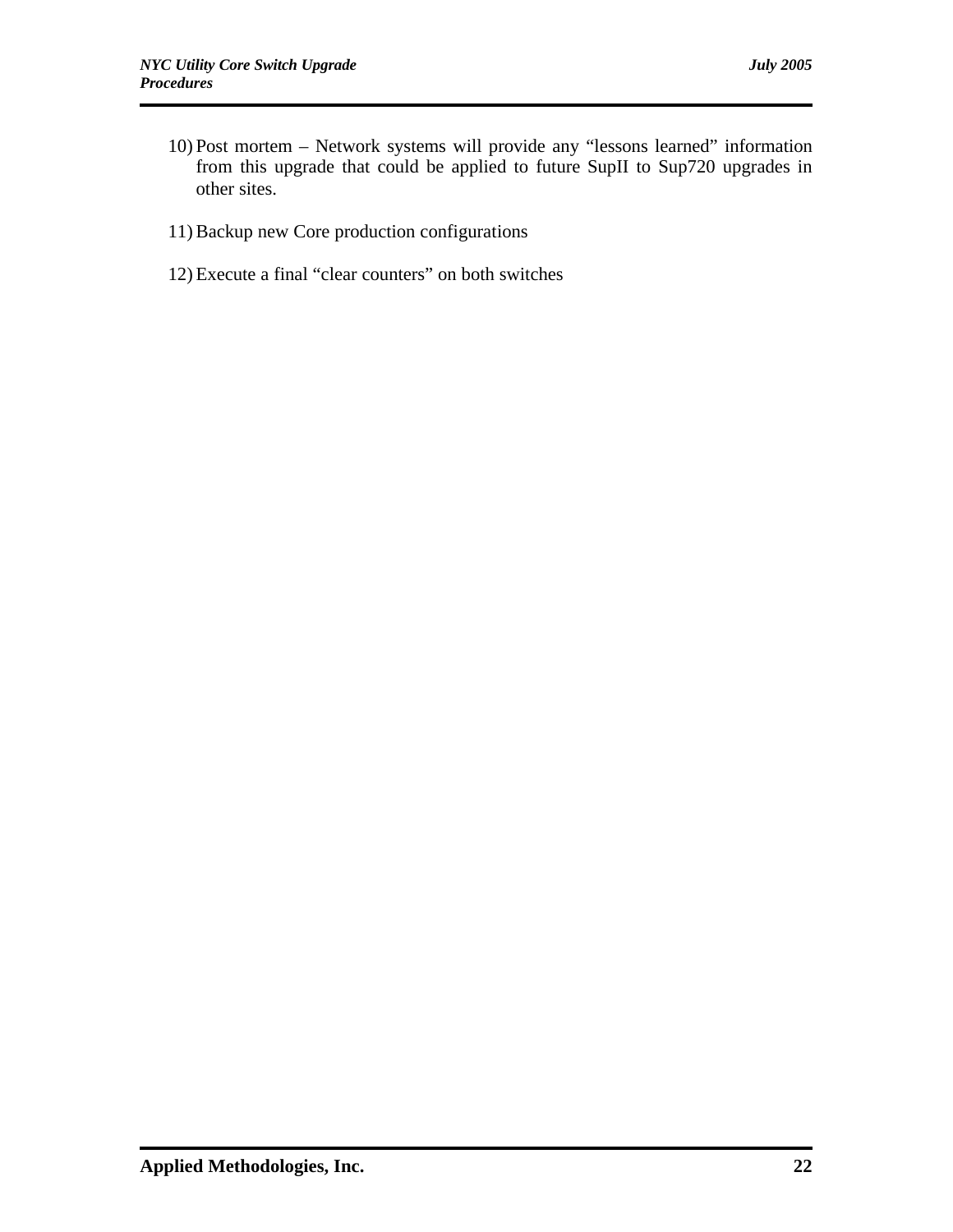# **8.0 Complete Hybrid Rollback procedures**

In the event that there are a multitude of difficulties during the upgrade and too much time is spent trying to get the upgrade completed, Network Systems can roll back the upgrade to the full HYBRID operational state that the DC1BB1 and DC2BB1 switches were before the upgrade commenced.

### **Rollback definitions:**

Rollback in the context of this project means that BOTH switches upgrade tasks shall be rolled back even if only one switch is experiencing an issue during its upgrade.

### **Rollback indicators**

If any or a combination of the following events arise can constitute a rollback:

- Supervisor 720 on any switch does not load properly
- Spare Supervisor 720 does not load properly
- Fan-2 related issues
- Any or multiple interface blade(s) not loading or being recognized
- Any major trunking issue between switches or STP looping problem
- Ports not negotiating properly for trunks even if forced
- Major routing issues resulting from change
- Major configuration errors resulting in too many to "clean up" in upgrade window

### **Rollback notification**

Network Systems will notify the Network Desk that the upgrade changes will be backed out and all original equipment and port connections will be restored.

### **Rollback tasks**

- 1) Shut down DC1BB1 and DC2BB1
- 2) Move cabling blocking line card blades
- 3) Replace FAN-2s with original Fans
- 4) Re-insert Supervisor IIs into Slots 1 and 2
- 5) Move Supervisor II ports back to original locations see matrix below

| From         | <b>Back To</b>    | <b>Function</b>                    |
|--------------|-------------------|------------------------------------|
| DC1BB1 3/15  | <b>DC1BB1 1/1</b> | Trunk/PC links between DC1 and DC2 |
| DC1BB1 3/16  | <b>DC1BB1 1/2</b> | Trunk/PC links between DC1 and DC2 |
| DC2BB1 3/15  | <b>DC2BB1 1/1</b> | Trunk/PC links between DC1 and DC2 |
| $DC2BB13/16$ | DC2BB11/2         | Trunk/PC links between DC1 and DC2 |